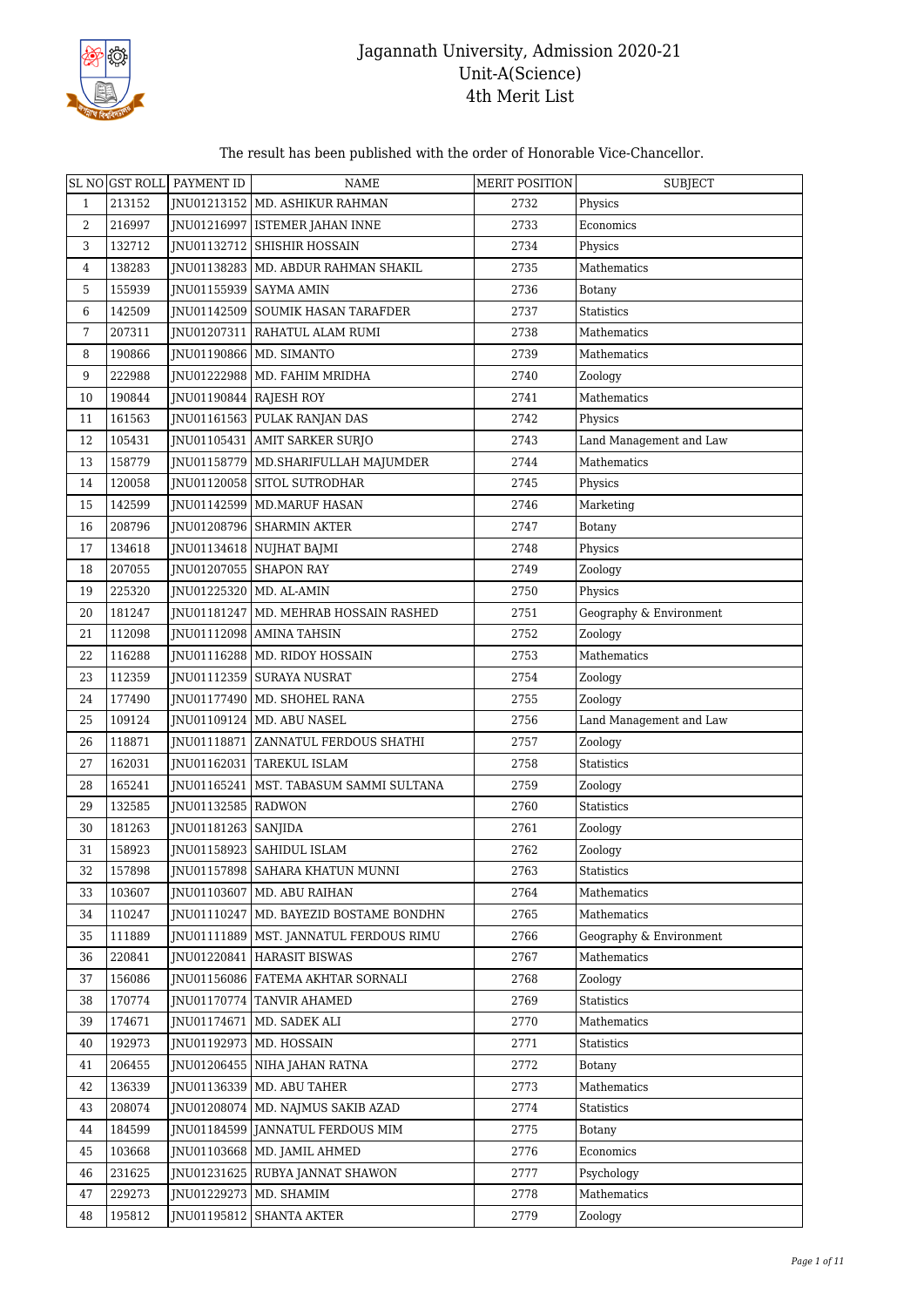

| 49 | 189871 | JNU01189871             | MAHIA JANNAT                            | 2780 | Public Administration             |
|----|--------|-------------------------|-----------------------------------------|------|-----------------------------------|
| 50 | 127098 |                         | JNU01127098   MD SOHELUR RAHMAN         | 2781 | Zoology                           |
| 51 | 207674 |                         | JNU01207674   MD. ASHRAFUL ISLAM        | 2782 | Mathematics                       |
| 52 | 129848 |                         | JNU01129848 EMON MEAH                   | 2783 | Economics                         |
| 53 | 114456 |                         | JNU01114456 ABDUL WAHID                 | 2784 | Economics                         |
| 54 | 146652 |                         | JNU01146652   MD. SAMI FARHAN CHOWDHURY | 2785 | Mathematics                       |
| 55 | 194202 | JNU01194202             | `KANIZ FATEMA LAKI                      | 2786 | Mathematics                       |
| 56 | 198056 |                         | JNU01198056 RAHUL KHAN                  | 2787 | Mathematics                       |
| 57 | 124149 |                         | INU01124149 ANANYA MONDAL OYSHE         | 2788 | Psychology                        |
| 58 | 123168 |                         | JNU01123168   KAWSAR MIAH               | 2789 | <b>Statistics</b>                 |
| 59 | 137435 |                         | JNU01137435   MD. MORSALIN              | 2790 | Mathematics                       |
| 60 | 103566 |                         | JNU01103566 ADIB ZINNURINE              | 2791 | Mathematics                       |
| 61 | 195776 |                         | JNU01195776   MST. TAMANNA JANNAT       | 2792 | Public Administration             |
| 62 | 125587 | JNU01125587             | MUHIB HASAN TAKI                        | 2793 | Zoology                           |
| 63 | 129157 | JNU01129157             | MD. NAYEMUR RAHMAN PATWARY              | 2794 | Mathematics                       |
| 64 | 226571 | JNU01226571             | <b>AULAD HOSSAIN</b>                    | 2795 | Mathematics                       |
| 65 | 104084 |                         | JNU01104084 AFNAN IBNE HASAN            | 2796 | Mathematics                       |
| 66 | 102682 |                         | JNU01102682 PROKRITY DHEBNATH           | 2797 | Zoology                           |
| 67 | 127236 |                         | JNU01127236   BISHOJIT ROY              | 2798 | Botany                            |
| 68 | 108823 |                         | JNU01108823   MUNTASIR AL HISHAM        | 2799 | Zoology                           |
| 69 | 214463 | JNU01214463 RIFA TASFIA |                                         | 2800 | Zoology                           |
| 70 | 203326 |                         | JNU01203326   MAHDIA KISHAR             | 2801 | Zoology                           |
| 71 | 118626 |                         | JNU01118626 NUSRAT JAHAN MIM            | 2802 | Zoology                           |
| 72 | 187727 | JNU01187727             | M. SAMIAR HOSSAIN                       | 2803 | Zoology                           |
| 73 | 217045 |                         | JNU01217045   MUN IMA AL ULA SETU       | 2804 | Zoology                           |
| 74 | 203398 |                         | JNU01203398 DIPA CHOWDHURY              | 2805 | Zoology                           |
| 75 | 214484 |                         | JNU01214484   MASUMA KHATUN             | 2806 | Statistics                        |
| 76 | 147776 |                         | JNU01147776   PROTTAY HASAN             | 2807 | <b>Statistics</b>                 |
| 77 | 182285 |                         | JNU01182285   SUDEEPA HALDER            | 2808 | Zoology                           |
| 78 | 188067 | JNU01188067             | SHEIKH NAFEES ANAN                      | 2809 | Psychology                        |
| 79 | 215860 | JNU01215860             | JAKARIA HAQUE JUNAID                    | 2810 | Statistics                        |
| 80 | 134962 | JNU01134962             | MD. EYAMAN ISLAM EMON                   | 2811 | Zoology                           |
| 81 | 140620 |                         | JNU01140620   MST. TANJINA TASNIM SHOSI | 2812 | Zoology                           |
| 82 | 130602 |                         | JNU01130602   ISHRAT JAHAN              | 2813 | Economics                         |
| 83 | 100302 |                         | INU01100302 SHARNA RANI BHAWAL          | 2814 | <b>Statistics</b>                 |
| 84 | 199129 |                         | INU01199129 SIAMUL ISLAM SIAM           | 2815 | Geography & Environment           |
| 85 | 153324 |                         | JNU01153324   MAISHA FARZANA TAMI       | 2816 | Statistics                        |
| 86 | 177568 |                         | JNU01177568 HAFSA BINTE FARHAD          | 2817 | <b>Botany</b>                     |
| 87 | 164243 |                         | JNU01164243 MITHILA FARJANA             | 2818 | Statistics                        |
| 88 | 100417 | JNU01100417             | SAL SABIL JANNAT MITHILA                | 2819 | Zoology                           |
| 89 | 177580 |                         | JNU01177580 SHANZIDA RAHMAN             | 2820 | Zoology                           |
| 90 | 188472 |                         | JNU01188472   MD. TAHMIDUR RAHMAN SADD  | 2821 | <b>Statistics</b>                 |
| 91 | 193166 |                         | JNU01193166   SABIHA KABIR              | 2822 | Zoology                           |
| 92 | 153599 |                         | JNU01153599 RABEYA RAHMAN               | 2823 | Mass Communication and Journalism |
| 93 | 170041 | JNU01170041             | NISHAT ANZUM AURISHA                    | 2824 | Zoology                           |
| 94 | 190419 |                         | JNU01190419   FAHIM AJMAL               | 2825 | Zoology                           |
| 95 | 160810 | JNU01160810             | <b>PRANGON SARKAR INTU</b>              | 2826 | Marketing                         |
| 96 | 164333 |                         | JNU01164333   SANZIDA ZAHIN KHAN        | 2827 | Geography & Environment           |
| 97 | 129513 |                         | JNU01129513   MD. ASIFUL ISLAM          | 2828 | Zoology                           |
| 98 | 182950 | JNU01182950             | <b>RAMISA ALAM</b>                      | 2829 | Zoology                           |
| 99 | 228416 |                         | JNU01228416 SHAD RAHAMAN                | 2830 | <b>Botany</b>                     |
|    |        |                         |                                         |      |                                   |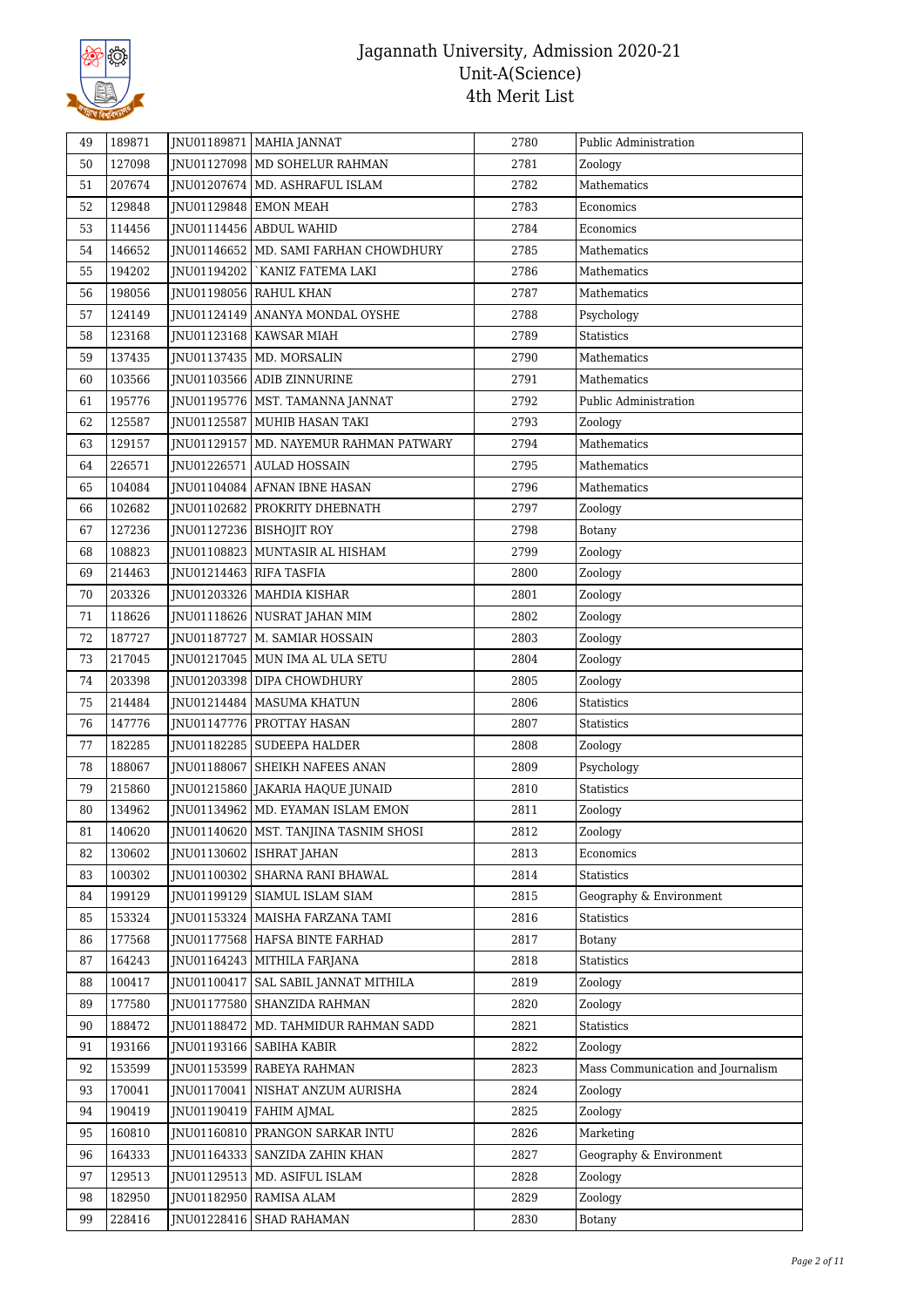

| 100 | 131936 |                         | JNU01131936 JAHID HASAN                   | 2831 | Botany                                   |
|-----|--------|-------------------------|-------------------------------------------|------|------------------------------------------|
| 101 | 183033 |                         | JNU01183033 KAYDA BINTE MOUHUA            | 2832 | Zoology                                  |
| 102 | 212764 |                         | JNU01212764   NASIF SHAHRIER NAFI         | 2833 | Geography & Environment                  |
| 103 | 135689 |                         | JNU01135689   MD. ABDULLAH                | 2834 | Botany                                   |
| 104 | 112967 |                         | JNU01112967 SHASHWATO MASRUR              | 2835 | Geography & Environment                  |
| 105 | 224985 |                         | JNU01224985   YEASH JUBAYEER RAFI         | 2836 | Botany                                   |
| 106 | 101768 |                         | JNU01101768   FARJANA RAHMAN HABIBA       | 2837 | <b>Botany</b>                            |
| 107 | 208598 |                         | JNU01208598 JANNATUL MAOWA                | 2838 | Psychology                               |
| 108 | 199122 |                         | JNU01199122 RIFAT PATHAN                  | 2839 | <b>Political Science</b>                 |
| 109 | 196004 |                         | INU01196004   MD. SANWAR HOSSAIN BIPLOB   | 2840 | Statistics                               |
| 110 | 208653 |                         | JNU01208653 HAFSA FERDAUSHI               | 2841 | Botany                                   |
| 111 | 217967 |                         | JNU01217967 TANZIM FERDOUS MAISHA         | 2842 | Statistics                               |
| 112 | 208646 |                         | JNU01208646   WALIJA HAQUE                | 2843 | <b>Statistics</b>                        |
| 113 | 154440 | JNU01154440             | <b>TASMIA TAHSIN</b>                      | 2844 | Psychology                               |
| 114 | 141027 |                         | JNU01141027   MST. SARNA KHATUN           | 2845 | Psychology                               |
| 115 | 218122 |                         | JNU01218122   SANIA HASSAN                | 2846 | Economics                                |
| 116 | 208930 |                         | JNU01208930 FARIYA SULTANA                | 2847 | Economics                                |
| 117 | 100395 |                         | JNU01100395 AZIMUN AKTER MIM              | 2848 | Botany                                   |
| 118 | 211010 |                         | JNU01211010   MD. AHAMADULLAH ARIF TANZIM | 2849 | <b>Statistics</b>                        |
| 119 | 172338 |                         | JNU01172338 RESATUL HASIN                 | 2850 | Botany                                   |
| 120 | 119408 |                         | JNU01119408 SUMAYA AKTER SADIA            | 2851 | <b>Statistics</b>                        |
| 121 | 154632 |                         | JNU01154632   FARIA NOWSHIN               | 2852 | Finance                                  |
| 122 | 150959 |                         | JNU01150959   TALAT MAHMUD OYSHIK         | 2853 | Finance                                  |
| 123 | 199353 |                         | JNU01199353   MD. TACIN AHMED             | 2854 | Economics                                |
| 124 | 181298 |                         | JNU01181298   MD. KHALED HASAN JIAM       | 2855 | Accounting & Information Systems         |
| 125 | 181262 | JNU01181262 S. M SABBIR |                                           | 2856 | <b>Botany</b>                            |
| 126 | 113159 |                         | JNU01113159 TANMAY MAJUMDER               | 2857 | Botany                                   |
| 127 | 102949 |                         | JNU01102949   SHAFIN AMAN                 | 2858 | Economics                                |
| 128 | 179814 |                         | JNU01179814   MD. YEASIN ARAFAT           | 2859 | Public Administration                    |
| 129 | 176269 |                         | JNU01176269   MST. HABIBA KHATUN NICE     | 2860 | <b>Statistics</b>                        |
| 130 | 117279 |                         | JNU01117279   MD. HASIBUR RAHAMAN         | 2861 | Land Management and Law                  |
| 131 | 202877 |                         | JNU01202877 TANZIMUL IHSAN ZAHID          | 2862 | Botany                                   |
| 132 | 181322 |                         | JNU01181322   MAHMUDUL HASAN BHUIYAN      | 2863 | <b>Statistics</b>                        |
| 133 | 143230 |                         | INU01143230   MD. MASUM BIN SIDDIK        | 2864 | Land Management and Law                  |
| 134 | 107492 |                         | JNU01107492   MD. NAHID HASAN             | 2865 | Geography & Environment                  |
| 135 | 154973 |                         | JNU01154973 AITIKA SULTANA NIRA           | 2866 | Economics                                |
| 136 | 169127 |                         | JNU01169127   MD. RAYHAN HOSSAIN          | 2867 | Statistics                               |
| 137 | 190970 |                         | JNU01190970   MD. ANNON BIN RAHMAN        | 2868 | Economics                                |
| 138 | 210340 | JNU01210340             | <b>UTSHOB SARKER</b>                      | 2869 | <b>Botany</b>                            |
| 139 | 110641 |                         | JNU01110641   MD. SAIEDUR RAHMAN SAIED    | 2870 | <b>Statistics</b>                        |
| 140 | 229042 |                         | JNU01229042   MD. MOSTAFIZUR ISLAM ZIM    | 2871 | Psychology                               |
| 141 | 219048 |                         | JNU01219048   MOST. SHIRAZAM MONIRA       | 2872 | Marketing                                |
| 142 | 184335 |                         | JNU01184335   RABSA SAMIA PRIONTY         | 2873 | <b>Botany</b>                            |
| 143 | 155047 | JNU01155047             | <b>ZARIN NAWAR</b>                        | 2874 | Psychology                               |
| 144 | 133014 |                         | JNU01133014   ARIFIN HAQUE ABID           | 2875 | Botany                                   |
| 145 | 122710 |                         | JNU01122710   MD. MEHEDI HASAN            | 2876 | Institute of Education and Research(IER) |
| 146 | 128159 |                         | JNU01128159   MD. SAJIB KHAN              | 2877 | Psychology                               |
| 147 | 155537 | JNU01155537             | SUMAIYA MUMTAHANA CHOWDHURY               | 2878 | Botany                                   |
| 148 | 208198 |                         | JNU01208198   MD. JEWEL AHAMED            | 2879 | Botany                                   |
| 149 | 132678 |                         | JNU01132678   MD. JOBAER AHMAD            | 2880 | Botany                                   |
| 150 | 159060 | JNU01159060             | MD. NAYEM UDDIN ARMAN                     | 2881 | Botany                                   |
|     |        |                         |                                           |      |                                          |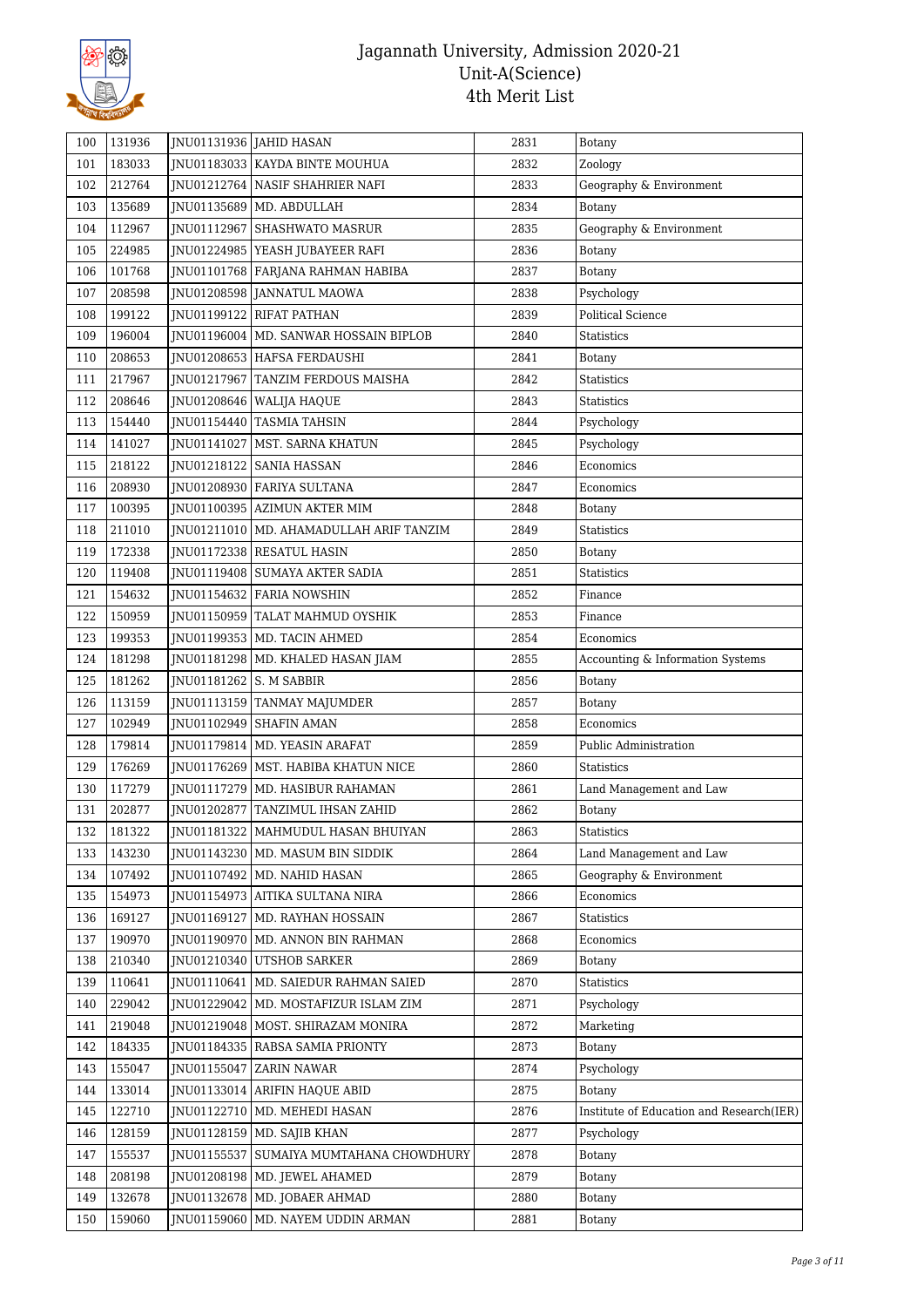

| 151 | 211300 |                           | JNU01211300 SABBIR KHANDAKAR             | 2882 | Economics                                |
|-----|--------|---------------------------|------------------------------------------|------|------------------------------------------|
| 152 | 151196 |                           | JNU01151196   MOHAMMED IMTIAZ HASAN      | 2883 | Statistics                               |
| 153 | 156619 |                           | JNU01156619   MOSAMMAT ZANNATUL FERDUSS  | 2884 | Statistics                               |
| 154 | 116265 |                           | JNU01116265   MD. NAZMUL HUDA            | 2885 | <b>Statistics</b>                        |
| 155 | 168735 |                           | JNU01168735   MD. JISAN SARKAR           | 2886 | <b>Botany</b>                            |
| 156 | 119411 | JNU01119411               | <b>SHATABDY PAUL</b>                     | 2887 | <b>Botany</b>                            |
| 157 | 124677 | JNU01124677               | SADIYA SHOBNOM                           | 2888 | Botany                                   |
| 158 | 187719 | JNU01187719               | <b>CHADNI AKTER</b>                      | 2889 | <b>Botany</b>                            |
| 159 | 126309 | JNU01126309               | UJJWAL HIRA                              | 2890 | Botany                                   |
| 160 | 163272 |                           | JNU01163272   MD. EFAZ IBNA MAMUN        | 2891 | Psychology                               |
| 161 | 110213 | JNU01110213   MD. AL AMIN |                                          | 2892 | Botany                                   |
| 162 | 160082 |                           | JNU01160082 OSMAN GONI                   | 2893 | <b>Botany</b>                            |
| 163 | 229406 |                           | JNU01229406   MD. SAIFUR RAHMAN TOWRAT   | 2894 | Economics                                |
| 164 | 170969 |                           | JNU01170969 TALHA MAHAMUD                | 2895 | Statistics                               |
| 165 | 209081 | JNU01209081               | <b>SUNZIDA HAQUE</b>                     | 2896 | Botany                                   |
| 166 | 106085 |                           | JNU01106085   SOWRAB CHANDRA DEY         | 2897 | Statistics                               |
| 167 | 196011 | JNU01196011               | <b>SABIKUN NAHER</b>                     | 2898 | <b>Statistics</b>                        |
| 168 | 134681 | JNU01134681               | <b>AFIA FARZANA</b>                      | 2899 | Botany                                   |
| 169 | 127265 |                           | JNU01127265 DEBDAS ADHAKARY              | 2900 | Statistics                               |
| 170 | 198371 | JNU01198371               | MD. MERAJ MAHMUD RAHI                    | 2901 | Botany                                   |
| 171 | 110010 | JNU01110010               | MD. MARUF FAHMID                         | 2902 | <b>Statistics</b>                        |
| 172 | 205284 |                           | JNU01205284   MUSHFIQUL ALAM             | 2903 | Accounting & Information Systems         |
| 173 | 215637 |                           | JNU01215637   MIFTAHUL JANNAT            | 2904 | Botany                                   |
| 174 | 176621 | JNU01176621               | MD. JULFIKAR RAHMAN                      | 2905 | <b>Statistics</b>                        |
| 175 | 165373 |                           | JNU01165373   ISRAT JAHAN EMA            | 2906 | Botany                                   |
| 176 | 215809 |                           | JNU01215809 SHAGOR AL-HASAN              | 2907 | Statistics                               |
| 177 | 203438 |                           | JNU01203438   SANJIDA JAHAN SADIA        | 2908 | Botany                                   |
| 178 | 182288 |                           | JNU01182288 TAHMINA ALAM MEEM            | 2909 | Statistics                               |
| 179 | 188116 |                           | JNU01188116   MD. MAHFUJUR RAHMAN NISHAT | 2910 | <b>Statistics</b>                        |
| 180 | 185991 | JNU01185991               | <b>TASMIM PIMA</b>                       | 2911 | <b>Statistics</b>                        |
| 181 | 107332 | JNU01107332               | A.N.M. SHIHAB UDDIN                      | 2912 | <b>Statistics</b>                        |
| 182 | 182407 | JNU01182407               | JANNATUL FERDOUSE                        | 2913 | Botany                                   |
| 183 | 219112 |                           | JNU01219112   NAFEES ALAM BOSUNIA        | 2914 | Statistics                               |
| 184 | 165693 |                           | JNU01165693 MINTHIA MIM                  | 2915 | Botany                                   |
| 185 | 157751 |                           | JNU01157751   KHONDOKER M.SIAM           | 2916 | Statistics                               |
| 186 | 216552 |                           | JNU01216552   MST. AFRIN ZANNATH ANNI    | 2917 | Botany                                   |
| 187 | 218114 |                           | INU01218114 BRISTY RANI SARKER           | 2918 | <b>Statistics</b>                        |
| 188 | 216569 |                           | JNU01216569   SAIMA TAHOSIN SWACCHA      | 2919 | Mass Communication and Journalism        |
| 189 | 164619 |                           | INU01164619   MST. MUHSINA KHANOM SAMIRA | 2920 | Botany                                   |
| 190 | 219434 |                           | JNU01219434   MD. HABIBULLAH MEJBA       | 2921 | Statistics                               |
| 191 | 123563 |                           | INU01123563 AHANA BOSU ANKA              | 2922 | Economics                                |
| 192 | 182742 |                           | JNU01182742   SHAMIHA BINTE MATIN        | 2923 | Statistics                               |
| 193 | 129079 | JNU01129079               | MD. ATIKUR RAHMAN                        | 2924 | Statistics                               |
| 194 | 107378 |                           | JNU01107378 JABER AL AHAMMED SHIMANTO    | 2925 | Accounting & Information Systems         |
| 195 | 195199 |                           | JNU01195199   MD. SAKIBUL ISLAM          | 2926 | Botany                                   |
| 196 | 165901 | JNU01165901               | <b>SHAAN SADIA</b>                       | 2927 | Botany                                   |
| 197 | 153775 |                           | JNU01153775 EFRAT JAHAN                  | 2928 | Institute of Education and Research(IER) |
| 198 | 182855 |                           | JNU01182855   ISRAT JAHAN MIM            | 2929 | Psychology                               |
| 199 | 160971 | JNU01160971               | MD. JAHEDUL ISLAM                        | 2930 | Botany                                   |
| 200 | 190961 | JNU01190961               | <b>BILAS CHAKRABARTTY</b>                | 2931 | Institute of Education and Research(IER) |
| 201 | 182948 |                           | JNU01182948   MAISHA RAFIA               | 2932 | Botany                                   |
|     |        |                           |                                          |      |                                          |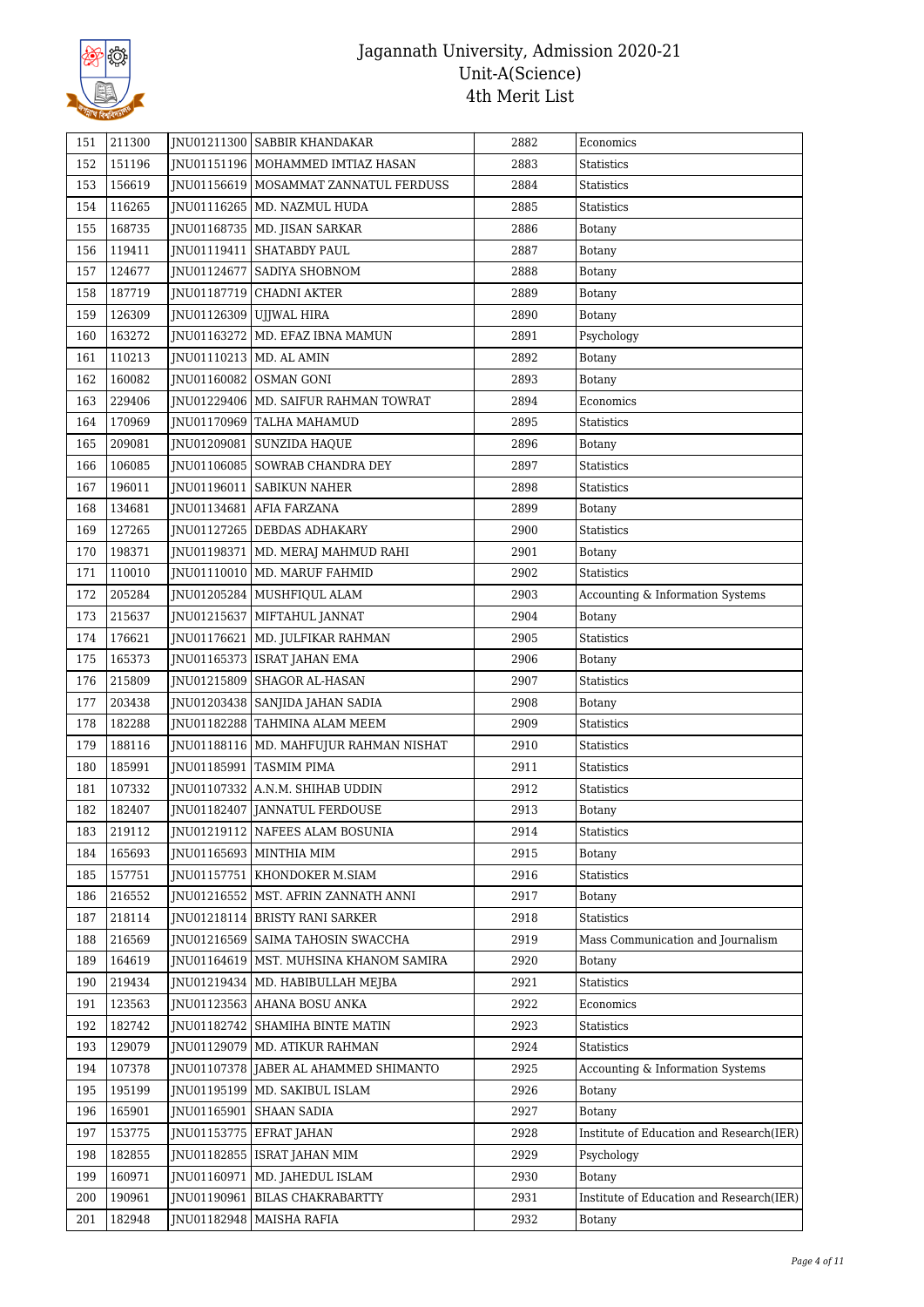

| 202 | 205311 |                         | JNU01205311   SAYMA AKTER                 | 2933 | Botany                            |
|-----|--------|-------------------------|-------------------------------------------|------|-----------------------------------|
| 203 | 217716 |                         | JNU01217716   MST. SAMIYA SULTANA SAMMY   | 2934 | Botany                            |
| 204 | 210308 |                         | JNU01210308   B.M.TANZID AHMED EMON       | 2935 | Anthropology                      |
| 205 | 111606 |                         | JNU01111606 HUMIRA BINTE RAHAMAN          | 2936 | Psychology                        |
| 206 | 223042 |                         | JNU01223042 SIAM MRIDHA                   | 2937 | Botany                            |
| 207 | 131948 |                         | JNU01131948   MAHMUD HASAN ASIF           | 2938 | Geography & Environment           |
| 208 | 177914 |                         | JNU01177914 JOYNOB BINTA MILLAT IQRA      | 2939 | Economics                         |
| 209 | 154133 |                         | JNU01154133   NUSRAT JAHAN                | 2940 | <b>Statistics</b>                 |
| 210 | 103370 | JNU01103370             | MD. SHAKIL AHMED                          | 2941 | Botany                            |
| 211 | 178469 |                         | JNU01178469   MST. MAHIMA HOSSAIN JIDNI   | 2942 | Botany                            |
| 212 | 224485 |                         | JNU01224485   SABBIR HOSSAIN SOAD         | 2943 | Geography & Environment           |
| 213 | 216808 |                         | JNU01216808   TANU GHOSH                  | 2944 | Botany                            |
| 214 | 148821 | JNU01148821             | <b>MD. ASHRARUL HASIB</b>                 | 2945 | Finance                           |
| 215 | 202792 | JNU01202792             | MD. NAFIUR ISLAM                          | 2946 | Botany                            |
| 216 | 155347 | JNU01155347             | FAHMIDA AFRIN SUCHI                       | 2947 | <b>Statistics</b>                 |
| 217 | 129553 |                         | JNU01129553 TIAN MAHAMUD                  | 2948 | <b>Statistics</b>                 |
| 218 | 154408 | INU01154408             | FARIA SULTANA MEEM                        | 2949 | Botany                            |
| 219 | 225089 |                         | JNU01225089 ABIT KUMAR GHOSH              | 2950 | <b>Statistics</b>                 |
| 220 | 118722 |                         | JNU01118722 TAHSINA TAKIA DINA            | 2951 | Geography & Environment           |
| 221 | 113432 |                         | JNU01113432   SREE CHIRANJIT SAMADDAR     | 2952 | <b>Statistics</b>                 |
| 222 | 154709 |                         | JNU01154709   FARJANA AKTER               | 2953 | Geography & Environment           |
| 223 | 181285 |                         | JNU01181285 RAYHAN HOSEN REFAT            | 2954 | Botany                            |
| 224 | 119190 |                         | JNU01119190 JARIN THASNIM AHMED           | 2955 | Statistics                        |
| 225 | 190493 |                         | JNU01190493 S. M. AHSANUL KABIR           | 2956 | <b>Statistics</b>                 |
| 226 | 177824 |                         | JNU01177824 AFROZA AKTER ALFI             | 2957 | <b>Statistics</b>                 |
| 227 | 113963 |                         | JNU01113963   MAMUN SHEAK                 | 2958 | Bangla                            |
| 228 | 156603 |                         | JNU01156603   MAHIMA MONTAHINA            | 2959 | <b>Statistics</b>                 |
| 229 | 154765 |                         | JNU01154765   NUSRAT JAHAN HAFSHA         | 2960 | Finance                           |
| 230 | 125098 |                         | JNU01125098   MD. SHANZIDUR RAHMAN SHAWON | 2961 | Botany                            |
| 231 | 178085 | JNU01178085             | <b>SABIKUN NAHAR</b>                      | 2962 | Geography & Environment           |
| 232 | 169304 |                         | JNU01169304   MD. ASADUJJAMAN             | 2963 | Public Administration             |
| 233 | 225205 | JNU01225205   MD.RAYHAN |                                           | 2964 | Psychology                        |
| 234 | 113974 |                         | JNU01113974   ABU MOHAMMAD NOOR           | 2965 | Statistics                        |
| 235 | 187786 |                         | JNU01187786   SADIA ZAMAN                 | 2966 | <b>Statistics</b>                 |
| 236 | 192721 | JNU01192721             | MD. MAHABUB                               | 2967 | Psychology                        |
| 237 | 161650 | JNU01161650 JOY DEV DAS |                                           | 2968 | <b>Statistics</b>                 |
| 238 | 170247 | JNU01170247             | <b>SOBNOM MUSTARI</b>                     | 2969 | Psychology                        |
| 239 | 123662 |                         | JNU01123662 AYESHA KHATUN                 | 2970 | Psychology                        |
| 240 | 117300 | JNU01117300   MD. NAHID |                                           | 2971 | Bangla                            |
| 241 | 136877 | JNU01136877             | <b>SUMON ROY</b>                          | 2972 | Bangla                            |
| 242 | 223122 | JNU01223122             | MOHIUDDIN KHAN                            | 2973 | Psychology                        |
| 243 | 125232 |                         | JNU01125232   MASFIQUL MAHIN ALID         | 2974 | Public Administration             |
| 244 | 231512 |                         | JNU01231512   MST. ANITA KHATUN           | 2975 | Economics                         |
| 245 | 188287 | JNU01188287             | JANNATUL MAWA                             | 2976 | Mass Communication and Journalism |
| 246 | 147018 |                         | JNU01147018   MD. KHAIRUL ISLAM           | 2977 | Psychology                        |
| 247 | 225436 | JNU01225436             | MD.SHAKIL FAKIR                           | 2978 | Mass Communication and Journalism |
| 248 | 229010 | JNU01229010             | AMRITA SINGH ROY                          | 2979 | Mass Communication and Journalism |
| 249 | 111303 |                         | JNU01111303   SHAKER ABDULLAH             | 2980 | Geography & Environment           |
| 250 | 155485 | JNU01155485             | MST. NAZNIN ISLAM NADIA                   | 2981 | Psychology                        |
| 251 | 100950 | JNU01100950             | SHAHANA AKTER                             | 2982 | Economics                         |
| 252 | 196747 | JNU01196747             | SHOHIDUL ISLAM JOY                        | 2983 | Economics                         |
|     |        |                         |                                           |      |                                   |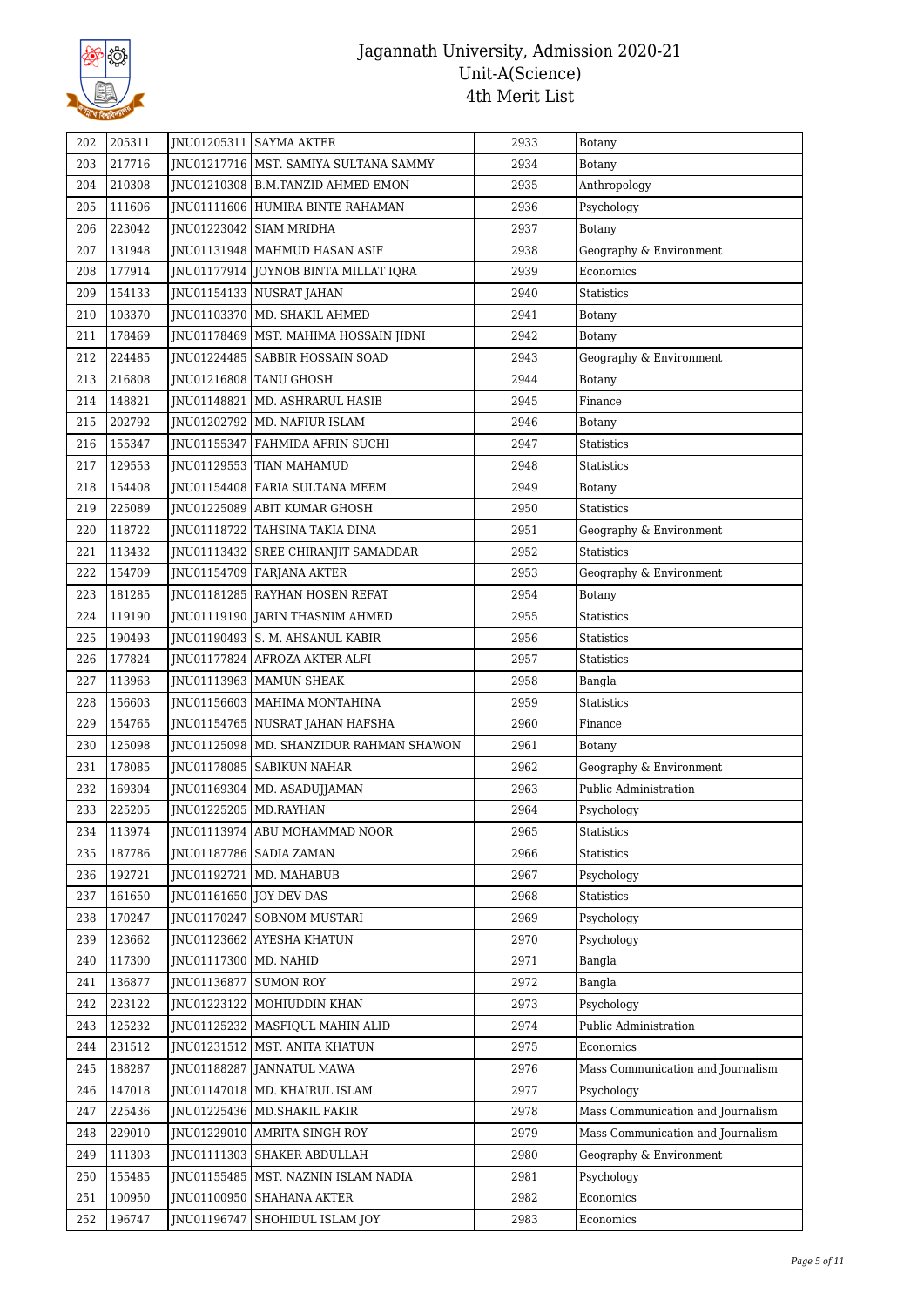

| 253 | 211564 |                           | JNU01211564   MD TANVIR HOSSAIN             | 2984 | Economics                                |
|-----|--------|---------------------------|---------------------------------------------|------|------------------------------------------|
| 254 | 199304 |                           | JNU01199304   MD. ISHAK MIA                 | 2985 | Geography & Environment                  |
| 255 | 129576 |                           | JNU01129576 AKMAL AHMMED                    | 2986 | Economics                                |
| 256 | 173412 | JNU01173412   AL AMIN     |                                             | 2987 | Geography & Environment                  |
| 257 | 156885 |                           | JNU01156885   SANJIDA RAHMAN                | 2988 | Psychology                               |
| 258 | 176394 |                           | JNU01176394   MD MAHMUDUL HASAN             | 2989 | Economics                                |
| 259 | 166022 |                           | JNU01166022 MOST. AYESHA SIDDICA BONNA      | 2990 | Psychology                               |
| 260 | 170956 |                           | JNU01170956 PRONAY MONDAL                   | 2991 | Geography & Environment                  |
| 261 | 184681 |                           | JNU01184681   AFROJA KHANAM SONIA           | 2992 | Geography & Environment                  |
| 262 | 170180 |                           | INU01170180   JANNATUL FERDAUS              | 2993 | Geography & Environment                  |
| 263 | 200385 |                           | JNU01200385   MD. KHALID HASAN              | 2994 | Geography & Environment                  |
| 264 | 168826 |                           | JNU01168826   MD. SERATUL MUSTAKIN          | 2995 | Economics                                |
| 265 | 209269 |                           | JNU01209269   TAMANNA ZERIN MOU             | 2996 | Geography & Environment                  |
| 266 | 135961 |                           | JNU01135961   MST. ROMANA AKTER             | 2997 | Economics                                |
| 267 | 102284 |                           | JNU01102284 NUSRAT JAHAN BRISTY             | 2998 | Mass Communication and Journalism        |
| 268 | 230839 |                           | JNU01230839   MONIR AHMED                   | 2999 | Economics                                |
| 269 | 101557 | JNU01101557               | ARIFA JAHAN DRISTY                          | 3000 | Public Administration                    |
| 270 | 132797 | JNU01132797               | MD. SANWER HOSEN SANI                       | 3001 | Geography & Environment                  |
| 271 | 147214 |                           | JNU01147214 AL-AMIN SHEIKH                  | 3002 | Psychology                               |
| 272 | 194264 |                           | JNU01194264   TONNI MOZUMDER                | 3003 | Mass Communication and Journalism        |
| 273 | 114554 |                           | JNU01114554   MD.RAKIBUL ISLAM              | 3004 | Geography & Environment                  |
| 274 | 136274 |                           | JNU01136274   MST. HABIBA AKTER             | 3005 | Psychology                               |
| 275 | 106069 |                           | JNU01106069 TUTUL ISLAM                     | 3006 | Geography & Environment                  |
| 276 | 178498 | JNU01178498   ISRAT JAHAN |                                             | 3007 | Geography & Environment                  |
| 277 | 220163 |                           | JNU01220163 AZRIN SULTANA EMA               | 3008 | Geography & Environment                  |
| 278 | 147076 |                           | JNU01147076 LAM ISLAM PIAS                  | 3009 | Psychology                               |
| 279 | 103767 |                           | JNU01103767   MD. MARUF HASSAN              | 3010 | Geography & Environment                  |
| 280 | 136459 |                           | JNU01136459 SHAH MD. NAIM HASSAN MUKTO      | 3011 | Economics                                |
| 281 | 122491 | JNU01122491               | <b>SHAWAN DAS PAPPU</b>                     | 3012 | Geography & Environment                  |
| 282 | 129245 |                           | JNU01129245   MD. MAHEDI HASAN RONY         | 3013 | Economics                                |
| 283 | 209383 |                           | JNU01209383 FARHANA TASNIM                  | 3014 | Public Administration                    |
| 284 | 176479 |                           | INU01176479 MD.ABRAR SHAHRIER               | 3015 | Psychology                               |
| 285 | 209975 |                           | JNU01209975   MARIA SULTANA BORSHA          | 3016 | Finance                                  |
| 286 | 187265 |                           | <b>INU01187265 MEHERUNNESSA NURJAHAN</b>    | 3017 | Economics                                |
| 287 | 191613 |                           | JNU01191613   MD HASAN SAKIB CHOWDHURY      | 3018 | Public Administration                    |
| 288 | 188151 |                           | JNU01188151 NAYMA AKTER                     | 3019 | Geography & Environment                  |
| 289 | 202821 |                           | JNU01202821 SEFAT SARKER MOBIN              | 3020 | <b>Political Science</b>                 |
| 290 | 185486 |                           | JNU01185486   JANNATUL FARDOUS MIM          | 3021 | Geography & Environment                  |
| 291 | 163548 |                           | INU01163548 AMINUL ISLAM                    | 3022 | Finance                                  |
| 292 | 137474 |                           | JNU01137474 MD. ABU RAIHAN                  | 3023 | Institute of Education and Research(IER) |
| 293 | 147930 |                           | JNU01147930   MD. RAKIB HOSSAIN             | 3024 | Public Administration                    |
| 294 | 209647 |                           | JNU01209647 MUNNI KHANOM                    | 3025 | Geography & Environment                  |
| 295 | 181668 |                           | JNU01181668 JOY DEV NATH                    | 3026 | Geography & Environment                  |
| 296 | 176345 |                           | JNU01176345   MOST. MAHFUJA MOTAHARA TASMIM | 3027 | Finance                                  |
| 297 | 193104 |                           | JNU01193104 FAUJIA SHAHID                   | 3028 | <b>Management Studies</b>                |
| 298 | 228016 |                           | JNU01228016 REDWAN ASHAD                    | 3029 | Marketing                                |
| 299 | 231640 |                           | JNU01231640   MST. AYESHA SIDDIKA AKHI      | 3030 | Geography & Environment                  |
| 300 | 178584 |                           | JNU01178584   MD. MAHMUDUR RAHMAN           | 3031 | Institute of Education and Research(IER) |
| 301 | 157324 |                           | JNU01157324   MD. MASHHOOR UR RAHMAN        | 3032 | Geography & Environment                  |
| 302 | 177652 | JNU01177652               | <b>HRIDI HASAN</b>                          | 3033 | Geography & Environment                  |
| 303 | 209646 |                           | JNU01209646   NAFIS KHAN TONMOY             | 3034 | Geography & Environment                  |
|     |        |                           |                                             |      |                                          |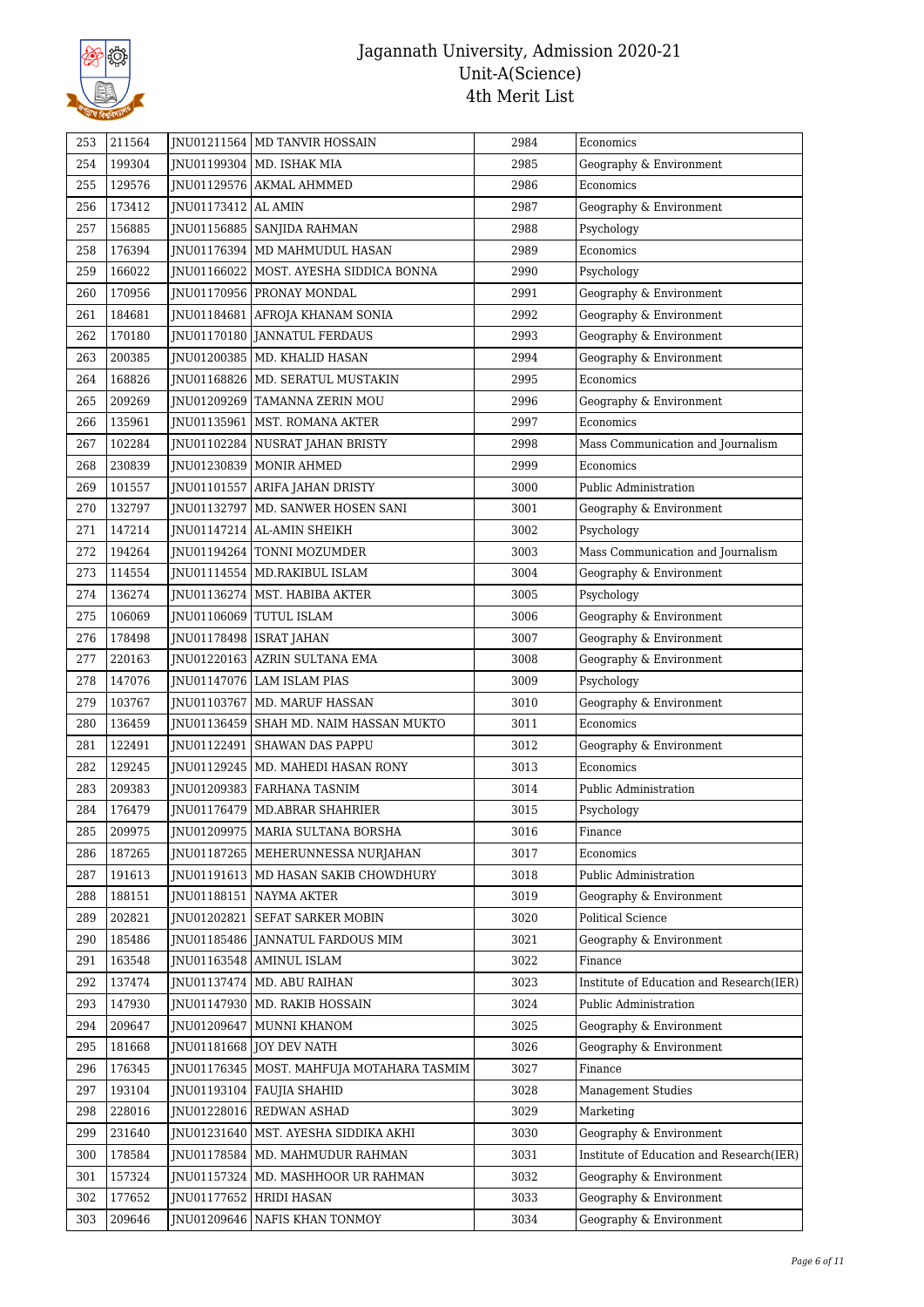

| 171536<br>3036<br>305<br>JNU01171536   MD IBRAHIM KHALILULLA<br>Geography & Environment<br>146935<br>306<br>JNU01146935   MD. ARIFUL ISLAM SAYAD<br>3037<br>Geography & Environment<br>307<br>153408<br>3038<br>JNU01153408   FARIHA FERDOUS<br>Psychology<br>153340<br>308<br>3039<br>Geography & Environment<br>JNU01153340  <br>MITHELA FARZANA<br>220491<br>309<br>JNU01220491<br>MD. SIAM UDDIN MOLLA ANTOR<br>3040<br>Psychology<br>160671<br>3041<br>310<br>JNU01160671<br><b>ANUPOM DAS</b><br>Geography & Environment<br>195590<br>3042<br>Institute of Education and Research(IER)<br>311<br>JNU01195590 ANTAR BHOWMICK<br>231218<br>312<br>JNU01231218 HAFIJA ISLAM<br>3043<br>Geography & Environment<br>160724<br>313<br>TAHMIDUR RAHMAN KHAN<br>3044<br>JNU01160724  <br>Marketing<br>314<br>130522<br>3045<br>Public Administration<br>JNU01130522   ISRAT JAHAN EMA<br>130714<br>315<br>3046<br>JNU01130714 AYSHA AKTER<br>Mass Communication and Journalism<br>224203<br>316<br>3047<br>JNU01224203   SAPNIL SHAHA PRITOM<br>Psychology<br>317<br>177598<br>JNU01177598   HALIMATOJ SADIA<br>3048<br>Marketing<br>216596<br>3049<br>318<br>JNU01216596 ARPITA HASSAN<br>Geography & Environment<br>188690<br>319<br>3050<br>Geography & Environment<br>JNU01188690   MD. MEHEDI HASAN HOWLADER<br>320<br>109544<br>MD. RAFAYEL SHIUM<br>3051<br><b>Political Science</b><br>JNU01109544  <br>219522<br>3052<br>321<br>JNU01219522   MD. TALHA HASAN<br>Public Administration<br>228378<br>3053<br>322<br>JNU01228378   MD. KHALED MAHAMUD EMON<br>Geography & Environment<br>323<br>111705<br>JNU01111705   FAREYA AFROZ<br>3054<br><b>Political Science</b><br>153675<br>324<br>JNU01153675   NADIRA ANJUM SUCHI<br>3055<br>Mass Communication and Journalism<br>325<br>164346<br>JNU01164346   MOST. MASURA AKTER DIBA<br>3056<br>Psychology<br>164375<br>326<br>3057<br><b>Political Science</b><br>JNU01164375   KHANDAKAR RUBAIYAT<br>110813<br>327<br>JNU01110813   MD. ABDULLAH AL MAMUN<br>3058<br>Marketing<br>133502<br>328<br>JNU01133502<br>TASMIA AYSHA<br>3059<br>Mass Communication and Journalism<br>230460<br>3060<br>329<br>JNU01230460   M. AKTARUZZAMAN OPU<br>Geography & Environment<br>195326<br>3061<br>330<br>JNU01195326   MD. MORSHED ALAM<br>Geography & Environment<br>331<br>214611<br>JNU01214611<br>3062<br>Geography & Environment<br>NAHILA JEBIN<br>142258<br>332<br>3063<br>JNU01142258   MD. MONJURUL ISLAM<br>Geography & Environment<br>333<br>175454<br>JNU01175454   MD. ABU SAYED<br>3064<br>Geography & Environment<br>334<br>109206<br>3065<br>JNU01109206 ARAFAT SIDDIKI<br>Psychology<br>158051<br>335<br>JNU01158051<br>RAMIS FARIHA<br>3066<br>Psychology<br>336<br>170320<br>JNU01170320 SHUVO DIP ROY<br>3067<br>Psychology<br>102554<br>337<br>JNU01102554   MD. TOUHID - E - ELAHI SHAFI<br>3068<br>Psychology<br>175773<br>3069<br>338<br>Marketing<br>JNU01175773   MD. SAYED PARVEJ<br>3070<br>228163<br>INU01228163 LUBNA YEASMIN JENNY<br>Psychology<br>339<br>340<br>154169<br>JNU01154169<br>TABASSUM NABILA NITEE<br>3071<br>Public Administration<br>209984<br>341<br>JNU01209984 PITOM CHAKRABORTY<br>3072<br>Psychology<br>342<br>161161<br>JNU01161161<br>3073<br>Geography & Environment<br>MD. MAHMUDUL HASAN<br>142858<br>343<br>JNU01142858 RAHMAT ULLAH NAYON<br>3074<br>Marketing<br>105119<br>344<br>JNU01105119   MAKMUDUL HASAN RABBI<br>3075<br>Public Administration<br>210075<br>3076<br>345<br>JNU01210075   FAHIM IQBAL<br>Psychology<br>133577<br>3077<br>Geography & Environment<br>346<br>JNU01133577<br><b>ARMANY AKTER JARIN</b><br>131244<br>347<br>JNU01131244 TAMANNA ISLAM TONNY<br>3078<br>Geography & Environment<br>348<br>124350<br>3079<br>JNU01124350   SOUDA SAMIHA<br>Psychology<br>103537<br>349<br>JNU01103537<br><b>JUWEL</b><br>3080<br>Geography & Environment<br>222122<br>JNU01222122 MD. MUSTAFIJUR RAHMAN<br>3081<br>350<br>Accounting & Information Systems<br>161189<br>JNU01161189   MD. RASHID MUNASIB ISLAM<br>3082<br>Public Administration<br>351<br>352<br>100384<br>JNU01100384<br>3083<br><b>Political Science</b><br>MST. ISMATARA YESMIN<br>111672<br>JNU01111672<br>3084<br>353<br>NISHAT PERVEZ MEGHOBOTI<br>Geography & Environment<br>354<br>171538<br>JNU01171538   MD. JAHID HASAN<br>3085<br>Public Administration | 304 | 170708 | JNU01170708 NAYEEF MOHAMMAD HASHIB | 3035 | Psychology |
|----------------------------------------------------------------------------------------------------------------------------------------------------------------------------------------------------------------------------------------------------------------------------------------------------------------------------------------------------------------------------------------------------------------------------------------------------------------------------------------------------------------------------------------------------------------------------------------------------------------------------------------------------------------------------------------------------------------------------------------------------------------------------------------------------------------------------------------------------------------------------------------------------------------------------------------------------------------------------------------------------------------------------------------------------------------------------------------------------------------------------------------------------------------------------------------------------------------------------------------------------------------------------------------------------------------------------------------------------------------------------------------------------------------------------------------------------------------------------------------------------------------------------------------------------------------------------------------------------------------------------------------------------------------------------------------------------------------------------------------------------------------------------------------------------------------------------------------------------------------------------------------------------------------------------------------------------------------------------------------------------------------------------------------------------------------------------------------------------------------------------------------------------------------------------------------------------------------------------------------------------------------------------------------------------------------------------------------------------------------------------------------------------------------------------------------------------------------------------------------------------------------------------------------------------------------------------------------------------------------------------------------------------------------------------------------------------------------------------------------------------------------------------------------------------------------------------------------------------------------------------------------------------------------------------------------------------------------------------------------------------------------------------------------------------------------------------------------------------------------------------------------------------------------------------------------------------------------------------------------------------------------------------------------------------------------------------------------------------------------------------------------------------------------------------------------------------------------------------------------------------------------------------------------------------------------------------------------------------------------------------------------------------------------------------------------------------------------------------------------------------------------------------------------------------------------------------------------------------------------------------------------------------------------------------------------------------------------------------------------------------------------------------------------------------------------------------------------------------------------------------------------------------------------------------------------------------------------------------------------------------------------------------------------------------------------------------------------------------------------|-----|--------|------------------------------------|------|------------|
|                                                                                                                                                                                                                                                                                                                                                                                                                                                                                                                                                                                                                                                                                                                                                                                                                                                                                                                                                                                                                                                                                                                                                                                                                                                                                                                                                                                                                                                                                                                                                                                                                                                                                                                                                                                                                                                                                                                                                                                                                                                                                                                                                                                                                                                                                                                                                                                                                                                                                                                                                                                                                                                                                                                                                                                                                                                                                                                                                                                                                                                                                                                                                                                                                                                                                                                                                                                                                                                                                                                                                                                                                                                                                                                                                                                                                                                                                                                                                                                                                                                                                                                                                                                                                                                                                                                                                                |     |        |                                    |      |            |
|                                                                                                                                                                                                                                                                                                                                                                                                                                                                                                                                                                                                                                                                                                                                                                                                                                                                                                                                                                                                                                                                                                                                                                                                                                                                                                                                                                                                                                                                                                                                                                                                                                                                                                                                                                                                                                                                                                                                                                                                                                                                                                                                                                                                                                                                                                                                                                                                                                                                                                                                                                                                                                                                                                                                                                                                                                                                                                                                                                                                                                                                                                                                                                                                                                                                                                                                                                                                                                                                                                                                                                                                                                                                                                                                                                                                                                                                                                                                                                                                                                                                                                                                                                                                                                                                                                                                                                |     |        |                                    |      |            |
|                                                                                                                                                                                                                                                                                                                                                                                                                                                                                                                                                                                                                                                                                                                                                                                                                                                                                                                                                                                                                                                                                                                                                                                                                                                                                                                                                                                                                                                                                                                                                                                                                                                                                                                                                                                                                                                                                                                                                                                                                                                                                                                                                                                                                                                                                                                                                                                                                                                                                                                                                                                                                                                                                                                                                                                                                                                                                                                                                                                                                                                                                                                                                                                                                                                                                                                                                                                                                                                                                                                                                                                                                                                                                                                                                                                                                                                                                                                                                                                                                                                                                                                                                                                                                                                                                                                                                                |     |        |                                    |      |            |
|                                                                                                                                                                                                                                                                                                                                                                                                                                                                                                                                                                                                                                                                                                                                                                                                                                                                                                                                                                                                                                                                                                                                                                                                                                                                                                                                                                                                                                                                                                                                                                                                                                                                                                                                                                                                                                                                                                                                                                                                                                                                                                                                                                                                                                                                                                                                                                                                                                                                                                                                                                                                                                                                                                                                                                                                                                                                                                                                                                                                                                                                                                                                                                                                                                                                                                                                                                                                                                                                                                                                                                                                                                                                                                                                                                                                                                                                                                                                                                                                                                                                                                                                                                                                                                                                                                                                                                |     |        |                                    |      |            |
|                                                                                                                                                                                                                                                                                                                                                                                                                                                                                                                                                                                                                                                                                                                                                                                                                                                                                                                                                                                                                                                                                                                                                                                                                                                                                                                                                                                                                                                                                                                                                                                                                                                                                                                                                                                                                                                                                                                                                                                                                                                                                                                                                                                                                                                                                                                                                                                                                                                                                                                                                                                                                                                                                                                                                                                                                                                                                                                                                                                                                                                                                                                                                                                                                                                                                                                                                                                                                                                                                                                                                                                                                                                                                                                                                                                                                                                                                                                                                                                                                                                                                                                                                                                                                                                                                                                                                                |     |        |                                    |      |            |
|                                                                                                                                                                                                                                                                                                                                                                                                                                                                                                                                                                                                                                                                                                                                                                                                                                                                                                                                                                                                                                                                                                                                                                                                                                                                                                                                                                                                                                                                                                                                                                                                                                                                                                                                                                                                                                                                                                                                                                                                                                                                                                                                                                                                                                                                                                                                                                                                                                                                                                                                                                                                                                                                                                                                                                                                                                                                                                                                                                                                                                                                                                                                                                                                                                                                                                                                                                                                                                                                                                                                                                                                                                                                                                                                                                                                                                                                                                                                                                                                                                                                                                                                                                                                                                                                                                                                                                |     |        |                                    |      |            |
|                                                                                                                                                                                                                                                                                                                                                                                                                                                                                                                                                                                                                                                                                                                                                                                                                                                                                                                                                                                                                                                                                                                                                                                                                                                                                                                                                                                                                                                                                                                                                                                                                                                                                                                                                                                                                                                                                                                                                                                                                                                                                                                                                                                                                                                                                                                                                                                                                                                                                                                                                                                                                                                                                                                                                                                                                                                                                                                                                                                                                                                                                                                                                                                                                                                                                                                                                                                                                                                                                                                                                                                                                                                                                                                                                                                                                                                                                                                                                                                                                                                                                                                                                                                                                                                                                                                                                                |     |        |                                    |      |            |
|                                                                                                                                                                                                                                                                                                                                                                                                                                                                                                                                                                                                                                                                                                                                                                                                                                                                                                                                                                                                                                                                                                                                                                                                                                                                                                                                                                                                                                                                                                                                                                                                                                                                                                                                                                                                                                                                                                                                                                                                                                                                                                                                                                                                                                                                                                                                                                                                                                                                                                                                                                                                                                                                                                                                                                                                                                                                                                                                                                                                                                                                                                                                                                                                                                                                                                                                                                                                                                                                                                                                                                                                                                                                                                                                                                                                                                                                                                                                                                                                                                                                                                                                                                                                                                                                                                                                                                |     |        |                                    |      |            |
|                                                                                                                                                                                                                                                                                                                                                                                                                                                                                                                                                                                                                                                                                                                                                                                                                                                                                                                                                                                                                                                                                                                                                                                                                                                                                                                                                                                                                                                                                                                                                                                                                                                                                                                                                                                                                                                                                                                                                                                                                                                                                                                                                                                                                                                                                                                                                                                                                                                                                                                                                                                                                                                                                                                                                                                                                                                                                                                                                                                                                                                                                                                                                                                                                                                                                                                                                                                                                                                                                                                                                                                                                                                                                                                                                                                                                                                                                                                                                                                                                                                                                                                                                                                                                                                                                                                                                                |     |        |                                    |      |            |
|                                                                                                                                                                                                                                                                                                                                                                                                                                                                                                                                                                                                                                                                                                                                                                                                                                                                                                                                                                                                                                                                                                                                                                                                                                                                                                                                                                                                                                                                                                                                                                                                                                                                                                                                                                                                                                                                                                                                                                                                                                                                                                                                                                                                                                                                                                                                                                                                                                                                                                                                                                                                                                                                                                                                                                                                                                                                                                                                                                                                                                                                                                                                                                                                                                                                                                                                                                                                                                                                                                                                                                                                                                                                                                                                                                                                                                                                                                                                                                                                                                                                                                                                                                                                                                                                                                                                                                |     |        |                                    |      |            |
|                                                                                                                                                                                                                                                                                                                                                                                                                                                                                                                                                                                                                                                                                                                                                                                                                                                                                                                                                                                                                                                                                                                                                                                                                                                                                                                                                                                                                                                                                                                                                                                                                                                                                                                                                                                                                                                                                                                                                                                                                                                                                                                                                                                                                                                                                                                                                                                                                                                                                                                                                                                                                                                                                                                                                                                                                                                                                                                                                                                                                                                                                                                                                                                                                                                                                                                                                                                                                                                                                                                                                                                                                                                                                                                                                                                                                                                                                                                                                                                                                                                                                                                                                                                                                                                                                                                                                                |     |        |                                    |      |            |
|                                                                                                                                                                                                                                                                                                                                                                                                                                                                                                                                                                                                                                                                                                                                                                                                                                                                                                                                                                                                                                                                                                                                                                                                                                                                                                                                                                                                                                                                                                                                                                                                                                                                                                                                                                                                                                                                                                                                                                                                                                                                                                                                                                                                                                                                                                                                                                                                                                                                                                                                                                                                                                                                                                                                                                                                                                                                                                                                                                                                                                                                                                                                                                                                                                                                                                                                                                                                                                                                                                                                                                                                                                                                                                                                                                                                                                                                                                                                                                                                                                                                                                                                                                                                                                                                                                                                                                |     |        |                                    |      |            |
|                                                                                                                                                                                                                                                                                                                                                                                                                                                                                                                                                                                                                                                                                                                                                                                                                                                                                                                                                                                                                                                                                                                                                                                                                                                                                                                                                                                                                                                                                                                                                                                                                                                                                                                                                                                                                                                                                                                                                                                                                                                                                                                                                                                                                                                                                                                                                                                                                                                                                                                                                                                                                                                                                                                                                                                                                                                                                                                                                                                                                                                                                                                                                                                                                                                                                                                                                                                                                                                                                                                                                                                                                                                                                                                                                                                                                                                                                                                                                                                                                                                                                                                                                                                                                                                                                                                                                                |     |        |                                    |      |            |
|                                                                                                                                                                                                                                                                                                                                                                                                                                                                                                                                                                                                                                                                                                                                                                                                                                                                                                                                                                                                                                                                                                                                                                                                                                                                                                                                                                                                                                                                                                                                                                                                                                                                                                                                                                                                                                                                                                                                                                                                                                                                                                                                                                                                                                                                                                                                                                                                                                                                                                                                                                                                                                                                                                                                                                                                                                                                                                                                                                                                                                                                                                                                                                                                                                                                                                                                                                                                                                                                                                                                                                                                                                                                                                                                                                                                                                                                                                                                                                                                                                                                                                                                                                                                                                                                                                                                                                |     |        |                                    |      |            |
|                                                                                                                                                                                                                                                                                                                                                                                                                                                                                                                                                                                                                                                                                                                                                                                                                                                                                                                                                                                                                                                                                                                                                                                                                                                                                                                                                                                                                                                                                                                                                                                                                                                                                                                                                                                                                                                                                                                                                                                                                                                                                                                                                                                                                                                                                                                                                                                                                                                                                                                                                                                                                                                                                                                                                                                                                                                                                                                                                                                                                                                                                                                                                                                                                                                                                                                                                                                                                                                                                                                                                                                                                                                                                                                                                                                                                                                                                                                                                                                                                                                                                                                                                                                                                                                                                                                                                                |     |        |                                    |      |            |
|                                                                                                                                                                                                                                                                                                                                                                                                                                                                                                                                                                                                                                                                                                                                                                                                                                                                                                                                                                                                                                                                                                                                                                                                                                                                                                                                                                                                                                                                                                                                                                                                                                                                                                                                                                                                                                                                                                                                                                                                                                                                                                                                                                                                                                                                                                                                                                                                                                                                                                                                                                                                                                                                                                                                                                                                                                                                                                                                                                                                                                                                                                                                                                                                                                                                                                                                                                                                                                                                                                                                                                                                                                                                                                                                                                                                                                                                                                                                                                                                                                                                                                                                                                                                                                                                                                                                                                |     |        |                                    |      |            |
|                                                                                                                                                                                                                                                                                                                                                                                                                                                                                                                                                                                                                                                                                                                                                                                                                                                                                                                                                                                                                                                                                                                                                                                                                                                                                                                                                                                                                                                                                                                                                                                                                                                                                                                                                                                                                                                                                                                                                                                                                                                                                                                                                                                                                                                                                                                                                                                                                                                                                                                                                                                                                                                                                                                                                                                                                                                                                                                                                                                                                                                                                                                                                                                                                                                                                                                                                                                                                                                                                                                                                                                                                                                                                                                                                                                                                                                                                                                                                                                                                                                                                                                                                                                                                                                                                                                                                                |     |        |                                    |      |            |
|                                                                                                                                                                                                                                                                                                                                                                                                                                                                                                                                                                                                                                                                                                                                                                                                                                                                                                                                                                                                                                                                                                                                                                                                                                                                                                                                                                                                                                                                                                                                                                                                                                                                                                                                                                                                                                                                                                                                                                                                                                                                                                                                                                                                                                                                                                                                                                                                                                                                                                                                                                                                                                                                                                                                                                                                                                                                                                                                                                                                                                                                                                                                                                                                                                                                                                                                                                                                                                                                                                                                                                                                                                                                                                                                                                                                                                                                                                                                                                                                                                                                                                                                                                                                                                                                                                                                                                |     |        |                                    |      |            |
|                                                                                                                                                                                                                                                                                                                                                                                                                                                                                                                                                                                                                                                                                                                                                                                                                                                                                                                                                                                                                                                                                                                                                                                                                                                                                                                                                                                                                                                                                                                                                                                                                                                                                                                                                                                                                                                                                                                                                                                                                                                                                                                                                                                                                                                                                                                                                                                                                                                                                                                                                                                                                                                                                                                                                                                                                                                                                                                                                                                                                                                                                                                                                                                                                                                                                                                                                                                                                                                                                                                                                                                                                                                                                                                                                                                                                                                                                                                                                                                                                                                                                                                                                                                                                                                                                                                                                                |     |        |                                    |      |            |
|                                                                                                                                                                                                                                                                                                                                                                                                                                                                                                                                                                                                                                                                                                                                                                                                                                                                                                                                                                                                                                                                                                                                                                                                                                                                                                                                                                                                                                                                                                                                                                                                                                                                                                                                                                                                                                                                                                                                                                                                                                                                                                                                                                                                                                                                                                                                                                                                                                                                                                                                                                                                                                                                                                                                                                                                                                                                                                                                                                                                                                                                                                                                                                                                                                                                                                                                                                                                                                                                                                                                                                                                                                                                                                                                                                                                                                                                                                                                                                                                                                                                                                                                                                                                                                                                                                                                                                |     |        |                                    |      |            |
|                                                                                                                                                                                                                                                                                                                                                                                                                                                                                                                                                                                                                                                                                                                                                                                                                                                                                                                                                                                                                                                                                                                                                                                                                                                                                                                                                                                                                                                                                                                                                                                                                                                                                                                                                                                                                                                                                                                                                                                                                                                                                                                                                                                                                                                                                                                                                                                                                                                                                                                                                                                                                                                                                                                                                                                                                                                                                                                                                                                                                                                                                                                                                                                                                                                                                                                                                                                                                                                                                                                                                                                                                                                                                                                                                                                                                                                                                                                                                                                                                                                                                                                                                                                                                                                                                                                                                                |     |        |                                    |      |            |
|                                                                                                                                                                                                                                                                                                                                                                                                                                                                                                                                                                                                                                                                                                                                                                                                                                                                                                                                                                                                                                                                                                                                                                                                                                                                                                                                                                                                                                                                                                                                                                                                                                                                                                                                                                                                                                                                                                                                                                                                                                                                                                                                                                                                                                                                                                                                                                                                                                                                                                                                                                                                                                                                                                                                                                                                                                                                                                                                                                                                                                                                                                                                                                                                                                                                                                                                                                                                                                                                                                                                                                                                                                                                                                                                                                                                                                                                                                                                                                                                                                                                                                                                                                                                                                                                                                                                                                |     |        |                                    |      |            |
|                                                                                                                                                                                                                                                                                                                                                                                                                                                                                                                                                                                                                                                                                                                                                                                                                                                                                                                                                                                                                                                                                                                                                                                                                                                                                                                                                                                                                                                                                                                                                                                                                                                                                                                                                                                                                                                                                                                                                                                                                                                                                                                                                                                                                                                                                                                                                                                                                                                                                                                                                                                                                                                                                                                                                                                                                                                                                                                                                                                                                                                                                                                                                                                                                                                                                                                                                                                                                                                                                                                                                                                                                                                                                                                                                                                                                                                                                                                                                                                                                                                                                                                                                                                                                                                                                                                                                                |     |        |                                    |      |            |
|                                                                                                                                                                                                                                                                                                                                                                                                                                                                                                                                                                                                                                                                                                                                                                                                                                                                                                                                                                                                                                                                                                                                                                                                                                                                                                                                                                                                                                                                                                                                                                                                                                                                                                                                                                                                                                                                                                                                                                                                                                                                                                                                                                                                                                                                                                                                                                                                                                                                                                                                                                                                                                                                                                                                                                                                                                                                                                                                                                                                                                                                                                                                                                                                                                                                                                                                                                                                                                                                                                                                                                                                                                                                                                                                                                                                                                                                                                                                                                                                                                                                                                                                                                                                                                                                                                                                                                |     |        |                                    |      |            |
|                                                                                                                                                                                                                                                                                                                                                                                                                                                                                                                                                                                                                                                                                                                                                                                                                                                                                                                                                                                                                                                                                                                                                                                                                                                                                                                                                                                                                                                                                                                                                                                                                                                                                                                                                                                                                                                                                                                                                                                                                                                                                                                                                                                                                                                                                                                                                                                                                                                                                                                                                                                                                                                                                                                                                                                                                                                                                                                                                                                                                                                                                                                                                                                                                                                                                                                                                                                                                                                                                                                                                                                                                                                                                                                                                                                                                                                                                                                                                                                                                                                                                                                                                                                                                                                                                                                                                                |     |        |                                    |      |            |
|                                                                                                                                                                                                                                                                                                                                                                                                                                                                                                                                                                                                                                                                                                                                                                                                                                                                                                                                                                                                                                                                                                                                                                                                                                                                                                                                                                                                                                                                                                                                                                                                                                                                                                                                                                                                                                                                                                                                                                                                                                                                                                                                                                                                                                                                                                                                                                                                                                                                                                                                                                                                                                                                                                                                                                                                                                                                                                                                                                                                                                                                                                                                                                                                                                                                                                                                                                                                                                                                                                                                                                                                                                                                                                                                                                                                                                                                                                                                                                                                                                                                                                                                                                                                                                                                                                                                                                |     |        |                                    |      |            |
|                                                                                                                                                                                                                                                                                                                                                                                                                                                                                                                                                                                                                                                                                                                                                                                                                                                                                                                                                                                                                                                                                                                                                                                                                                                                                                                                                                                                                                                                                                                                                                                                                                                                                                                                                                                                                                                                                                                                                                                                                                                                                                                                                                                                                                                                                                                                                                                                                                                                                                                                                                                                                                                                                                                                                                                                                                                                                                                                                                                                                                                                                                                                                                                                                                                                                                                                                                                                                                                                                                                                                                                                                                                                                                                                                                                                                                                                                                                                                                                                                                                                                                                                                                                                                                                                                                                                                                |     |        |                                    |      |            |
|                                                                                                                                                                                                                                                                                                                                                                                                                                                                                                                                                                                                                                                                                                                                                                                                                                                                                                                                                                                                                                                                                                                                                                                                                                                                                                                                                                                                                                                                                                                                                                                                                                                                                                                                                                                                                                                                                                                                                                                                                                                                                                                                                                                                                                                                                                                                                                                                                                                                                                                                                                                                                                                                                                                                                                                                                                                                                                                                                                                                                                                                                                                                                                                                                                                                                                                                                                                                                                                                                                                                                                                                                                                                                                                                                                                                                                                                                                                                                                                                                                                                                                                                                                                                                                                                                                                                                                |     |        |                                    |      |            |
|                                                                                                                                                                                                                                                                                                                                                                                                                                                                                                                                                                                                                                                                                                                                                                                                                                                                                                                                                                                                                                                                                                                                                                                                                                                                                                                                                                                                                                                                                                                                                                                                                                                                                                                                                                                                                                                                                                                                                                                                                                                                                                                                                                                                                                                                                                                                                                                                                                                                                                                                                                                                                                                                                                                                                                                                                                                                                                                                                                                                                                                                                                                                                                                                                                                                                                                                                                                                                                                                                                                                                                                                                                                                                                                                                                                                                                                                                                                                                                                                                                                                                                                                                                                                                                                                                                                                                                |     |        |                                    |      |            |
|                                                                                                                                                                                                                                                                                                                                                                                                                                                                                                                                                                                                                                                                                                                                                                                                                                                                                                                                                                                                                                                                                                                                                                                                                                                                                                                                                                                                                                                                                                                                                                                                                                                                                                                                                                                                                                                                                                                                                                                                                                                                                                                                                                                                                                                                                                                                                                                                                                                                                                                                                                                                                                                                                                                                                                                                                                                                                                                                                                                                                                                                                                                                                                                                                                                                                                                                                                                                                                                                                                                                                                                                                                                                                                                                                                                                                                                                                                                                                                                                                                                                                                                                                                                                                                                                                                                                                                |     |        |                                    |      |            |
|                                                                                                                                                                                                                                                                                                                                                                                                                                                                                                                                                                                                                                                                                                                                                                                                                                                                                                                                                                                                                                                                                                                                                                                                                                                                                                                                                                                                                                                                                                                                                                                                                                                                                                                                                                                                                                                                                                                                                                                                                                                                                                                                                                                                                                                                                                                                                                                                                                                                                                                                                                                                                                                                                                                                                                                                                                                                                                                                                                                                                                                                                                                                                                                                                                                                                                                                                                                                                                                                                                                                                                                                                                                                                                                                                                                                                                                                                                                                                                                                                                                                                                                                                                                                                                                                                                                                                                |     |        |                                    |      |            |
|                                                                                                                                                                                                                                                                                                                                                                                                                                                                                                                                                                                                                                                                                                                                                                                                                                                                                                                                                                                                                                                                                                                                                                                                                                                                                                                                                                                                                                                                                                                                                                                                                                                                                                                                                                                                                                                                                                                                                                                                                                                                                                                                                                                                                                                                                                                                                                                                                                                                                                                                                                                                                                                                                                                                                                                                                                                                                                                                                                                                                                                                                                                                                                                                                                                                                                                                                                                                                                                                                                                                                                                                                                                                                                                                                                                                                                                                                                                                                                                                                                                                                                                                                                                                                                                                                                                                                                |     |        |                                    |      |            |
|                                                                                                                                                                                                                                                                                                                                                                                                                                                                                                                                                                                                                                                                                                                                                                                                                                                                                                                                                                                                                                                                                                                                                                                                                                                                                                                                                                                                                                                                                                                                                                                                                                                                                                                                                                                                                                                                                                                                                                                                                                                                                                                                                                                                                                                                                                                                                                                                                                                                                                                                                                                                                                                                                                                                                                                                                                                                                                                                                                                                                                                                                                                                                                                                                                                                                                                                                                                                                                                                                                                                                                                                                                                                                                                                                                                                                                                                                                                                                                                                                                                                                                                                                                                                                                                                                                                                                                |     |        |                                    |      |            |
|                                                                                                                                                                                                                                                                                                                                                                                                                                                                                                                                                                                                                                                                                                                                                                                                                                                                                                                                                                                                                                                                                                                                                                                                                                                                                                                                                                                                                                                                                                                                                                                                                                                                                                                                                                                                                                                                                                                                                                                                                                                                                                                                                                                                                                                                                                                                                                                                                                                                                                                                                                                                                                                                                                                                                                                                                                                                                                                                                                                                                                                                                                                                                                                                                                                                                                                                                                                                                                                                                                                                                                                                                                                                                                                                                                                                                                                                                                                                                                                                                                                                                                                                                                                                                                                                                                                                                                |     |        |                                    |      |            |
|                                                                                                                                                                                                                                                                                                                                                                                                                                                                                                                                                                                                                                                                                                                                                                                                                                                                                                                                                                                                                                                                                                                                                                                                                                                                                                                                                                                                                                                                                                                                                                                                                                                                                                                                                                                                                                                                                                                                                                                                                                                                                                                                                                                                                                                                                                                                                                                                                                                                                                                                                                                                                                                                                                                                                                                                                                                                                                                                                                                                                                                                                                                                                                                                                                                                                                                                                                                                                                                                                                                                                                                                                                                                                                                                                                                                                                                                                                                                                                                                                                                                                                                                                                                                                                                                                                                                                                |     |        |                                    |      |            |
|                                                                                                                                                                                                                                                                                                                                                                                                                                                                                                                                                                                                                                                                                                                                                                                                                                                                                                                                                                                                                                                                                                                                                                                                                                                                                                                                                                                                                                                                                                                                                                                                                                                                                                                                                                                                                                                                                                                                                                                                                                                                                                                                                                                                                                                                                                                                                                                                                                                                                                                                                                                                                                                                                                                                                                                                                                                                                                                                                                                                                                                                                                                                                                                                                                                                                                                                                                                                                                                                                                                                                                                                                                                                                                                                                                                                                                                                                                                                                                                                                                                                                                                                                                                                                                                                                                                                                                |     |        |                                    |      |            |
|                                                                                                                                                                                                                                                                                                                                                                                                                                                                                                                                                                                                                                                                                                                                                                                                                                                                                                                                                                                                                                                                                                                                                                                                                                                                                                                                                                                                                                                                                                                                                                                                                                                                                                                                                                                                                                                                                                                                                                                                                                                                                                                                                                                                                                                                                                                                                                                                                                                                                                                                                                                                                                                                                                                                                                                                                                                                                                                                                                                                                                                                                                                                                                                                                                                                                                                                                                                                                                                                                                                                                                                                                                                                                                                                                                                                                                                                                                                                                                                                                                                                                                                                                                                                                                                                                                                                                                |     |        |                                    |      |            |
|                                                                                                                                                                                                                                                                                                                                                                                                                                                                                                                                                                                                                                                                                                                                                                                                                                                                                                                                                                                                                                                                                                                                                                                                                                                                                                                                                                                                                                                                                                                                                                                                                                                                                                                                                                                                                                                                                                                                                                                                                                                                                                                                                                                                                                                                                                                                                                                                                                                                                                                                                                                                                                                                                                                                                                                                                                                                                                                                                                                                                                                                                                                                                                                                                                                                                                                                                                                                                                                                                                                                                                                                                                                                                                                                                                                                                                                                                                                                                                                                                                                                                                                                                                                                                                                                                                                                                                |     |        |                                    |      |            |
|                                                                                                                                                                                                                                                                                                                                                                                                                                                                                                                                                                                                                                                                                                                                                                                                                                                                                                                                                                                                                                                                                                                                                                                                                                                                                                                                                                                                                                                                                                                                                                                                                                                                                                                                                                                                                                                                                                                                                                                                                                                                                                                                                                                                                                                                                                                                                                                                                                                                                                                                                                                                                                                                                                                                                                                                                                                                                                                                                                                                                                                                                                                                                                                                                                                                                                                                                                                                                                                                                                                                                                                                                                                                                                                                                                                                                                                                                                                                                                                                                                                                                                                                                                                                                                                                                                                                                                |     |        |                                    |      |            |
|                                                                                                                                                                                                                                                                                                                                                                                                                                                                                                                                                                                                                                                                                                                                                                                                                                                                                                                                                                                                                                                                                                                                                                                                                                                                                                                                                                                                                                                                                                                                                                                                                                                                                                                                                                                                                                                                                                                                                                                                                                                                                                                                                                                                                                                                                                                                                                                                                                                                                                                                                                                                                                                                                                                                                                                                                                                                                                                                                                                                                                                                                                                                                                                                                                                                                                                                                                                                                                                                                                                                                                                                                                                                                                                                                                                                                                                                                                                                                                                                                                                                                                                                                                                                                                                                                                                                                                |     |        |                                    |      |            |
|                                                                                                                                                                                                                                                                                                                                                                                                                                                                                                                                                                                                                                                                                                                                                                                                                                                                                                                                                                                                                                                                                                                                                                                                                                                                                                                                                                                                                                                                                                                                                                                                                                                                                                                                                                                                                                                                                                                                                                                                                                                                                                                                                                                                                                                                                                                                                                                                                                                                                                                                                                                                                                                                                                                                                                                                                                                                                                                                                                                                                                                                                                                                                                                                                                                                                                                                                                                                                                                                                                                                                                                                                                                                                                                                                                                                                                                                                                                                                                                                                                                                                                                                                                                                                                                                                                                                                                |     |        |                                    |      |            |
|                                                                                                                                                                                                                                                                                                                                                                                                                                                                                                                                                                                                                                                                                                                                                                                                                                                                                                                                                                                                                                                                                                                                                                                                                                                                                                                                                                                                                                                                                                                                                                                                                                                                                                                                                                                                                                                                                                                                                                                                                                                                                                                                                                                                                                                                                                                                                                                                                                                                                                                                                                                                                                                                                                                                                                                                                                                                                                                                                                                                                                                                                                                                                                                                                                                                                                                                                                                                                                                                                                                                                                                                                                                                                                                                                                                                                                                                                                                                                                                                                                                                                                                                                                                                                                                                                                                                                                |     |        |                                    |      |            |
|                                                                                                                                                                                                                                                                                                                                                                                                                                                                                                                                                                                                                                                                                                                                                                                                                                                                                                                                                                                                                                                                                                                                                                                                                                                                                                                                                                                                                                                                                                                                                                                                                                                                                                                                                                                                                                                                                                                                                                                                                                                                                                                                                                                                                                                                                                                                                                                                                                                                                                                                                                                                                                                                                                                                                                                                                                                                                                                                                                                                                                                                                                                                                                                                                                                                                                                                                                                                                                                                                                                                                                                                                                                                                                                                                                                                                                                                                                                                                                                                                                                                                                                                                                                                                                                                                                                                                                |     |        |                                    |      |            |
|                                                                                                                                                                                                                                                                                                                                                                                                                                                                                                                                                                                                                                                                                                                                                                                                                                                                                                                                                                                                                                                                                                                                                                                                                                                                                                                                                                                                                                                                                                                                                                                                                                                                                                                                                                                                                                                                                                                                                                                                                                                                                                                                                                                                                                                                                                                                                                                                                                                                                                                                                                                                                                                                                                                                                                                                                                                                                                                                                                                                                                                                                                                                                                                                                                                                                                                                                                                                                                                                                                                                                                                                                                                                                                                                                                                                                                                                                                                                                                                                                                                                                                                                                                                                                                                                                                                                                                |     |        |                                    |      |            |
|                                                                                                                                                                                                                                                                                                                                                                                                                                                                                                                                                                                                                                                                                                                                                                                                                                                                                                                                                                                                                                                                                                                                                                                                                                                                                                                                                                                                                                                                                                                                                                                                                                                                                                                                                                                                                                                                                                                                                                                                                                                                                                                                                                                                                                                                                                                                                                                                                                                                                                                                                                                                                                                                                                                                                                                                                                                                                                                                                                                                                                                                                                                                                                                                                                                                                                                                                                                                                                                                                                                                                                                                                                                                                                                                                                                                                                                                                                                                                                                                                                                                                                                                                                                                                                                                                                                                                                |     |        |                                    |      |            |
|                                                                                                                                                                                                                                                                                                                                                                                                                                                                                                                                                                                                                                                                                                                                                                                                                                                                                                                                                                                                                                                                                                                                                                                                                                                                                                                                                                                                                                                                                                                                                                                                                                                                                                                                                                                                                                                                                                                                                                                                                                                                                                                                                                                                                                                                                                                                                                                                                                                                                                                                                                                                                                                                                                                                                                                                                                                                                                                                                                                                                                                                                                                                                                                                                                                                                                                                                                                                                                                                                                                                                                                                                                                                                                                                                                                                                                                                                                                                                                                                                                                                                                                                                                                                                                                                                                                                                                |     |        |                                    |      |            |
|                                                                                                                                                                                                                                                                                                                                                                                                                                                                                                                                                                                                                                                                                                                                                                                                                                                                                                                                                                                                                                                                                                                                                                                                                                                                                                                                                                                                                                                                                                                                                                                                                                                                                                                                                                                                                                                                                                                                                                                                                                                                                                                                                                                                                                                                                                                                                                                                                                                                                                                                                                                                                                                                                                                                                                                                                                                                                                                                                                                                                                                                                                                                                                                                                                                                                                                                                                                                                                                                                                                                                                                                                                                                                                                                                                                                                                                                                                                                                                                                                                                                                                                                                                                                                                                                                                                                                                |     |        |                                    |      |            |
|                                                                                                                                                                                                                                                                                                                                                                                                                                                                                                                                                                                                                                                                                                                                                                                                                                                                                                                                                                                                                                                                                                                                                                                                                                                                                                                                                                                                                                                                                                                                                                                                                                                                                                                                                                                                                                                                                                                                                                                                                                                                                                                                                                                                                                                                                                                                                                                                                                                                                                                                                                                                                                                                                                                                                                                                                                                                                                                                                                                                                                                                                                                                                                                                                                                                                                                                                                                                                                                                                                                                                                                                                                                                                                                                                                                                                                                                                                                                                                                                                                                                                                                                                                                                                                                                                                                                                                |     |        |                                    |      |            |
|                                                                                                                                                                                                                                                                                                                                                                                                                                                                                                                                                                                                                                                                                                                                                                                                                                                                                                                                                                                                                                                                                                                                                                                                                                                                                                                                                                                                                                                                                                                                                                                                                                                                                                                                                                                                                                                                                                                                                                                                                                                                                                                                                                                                                                                                                                                                                                                                                                                                                                                                                                                                                                                                                                                                                                                                                                                                                                                                                                                                                                                                                                                                                                                                                                                                                                                                                                                                                                                                                                                                                                                                                                                                                                                                                                                                                                                                                                                                                                                                                                                                                                                                                                                                                                                                                                                                                                |     |        |                                    |      |            |
|                                                                                                                                                                                                                                                                                                                                                                                                                                                                                                                                                                                                                                                                                                                                                                                                                                                                                                                                                                                                                                                                                                                                                                                                                                                                                                                                                                                                                                                                                                                                                                                                                                                                                                                                                                                                                                                                                                                                                                                                                                                                                                                                                                                                                                                                                                                                                                                                                                                                                                                                                                                                                                                                                                                                                                                                                                                                                                                                                                                                                                                                                                                                                                                                                                                                                                                                                                                                                                                                                                                                                                                                                                                                                                                                                                                                                                                                                                                                                                                                                                                                                                                                                                                                                                                                                                                                                                |     |        |                                    |      |            |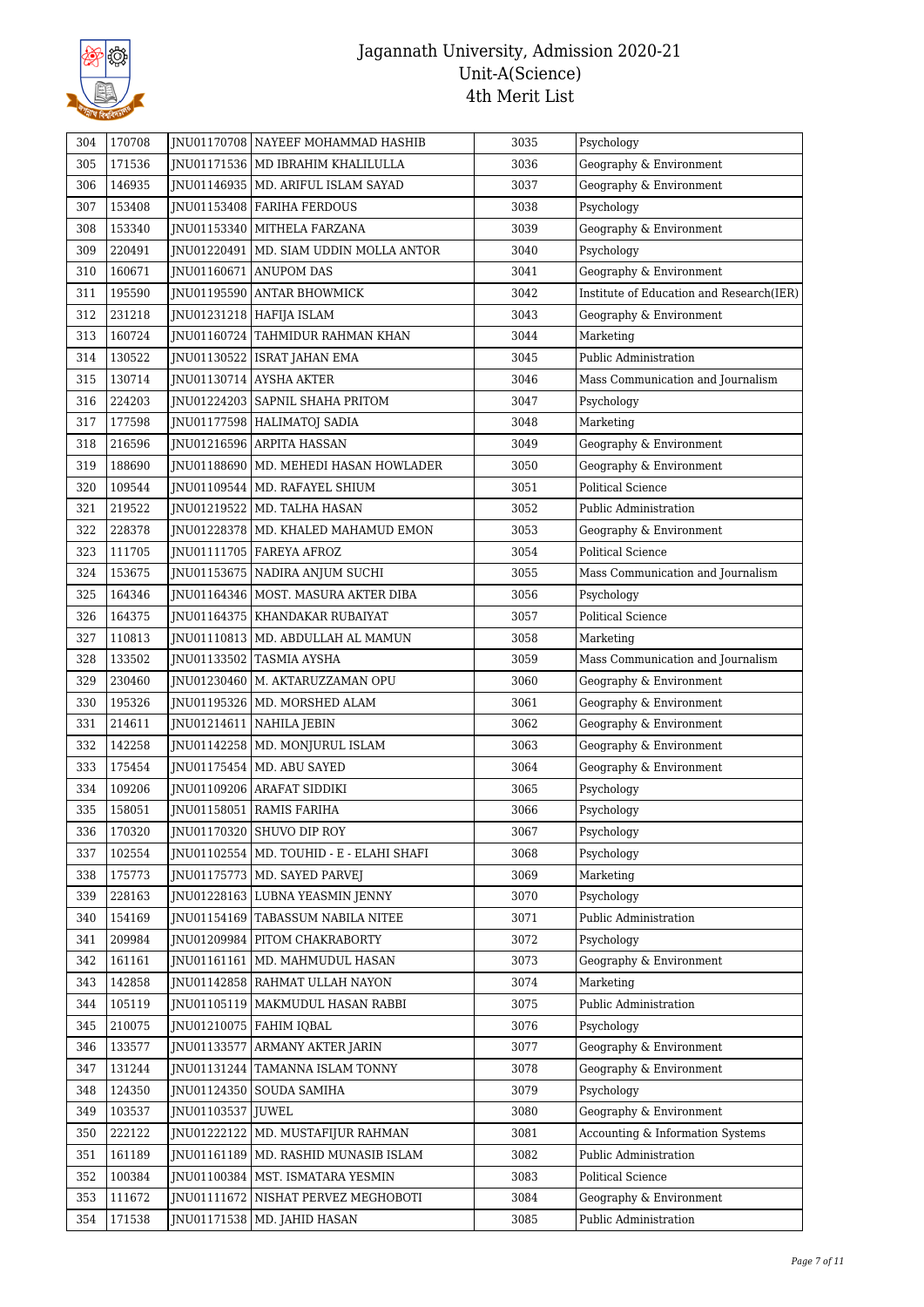

| 355 | 154397 |             | JNU01154397   MEHNAJ BEGUM HENA          | 3086 | Psychology                               |
|-----|--------|-------------|------------------------------------------|------|------------------------------------------|
| 356 | 139504 | JNU01139504 | MD. AL-MAHMUD HOSSAIN MURAD              | 3087 | Geography & Environment                  |
| 357 | 183605 | JNU01183605 | <b>KHUSHNOOR ALAM</b>                    | 3088 | Geography & Environment                  |
| 358 | 107445 |             | JNU01107445   KABYA DEB KRISHNA          | 3089 | Bangla                                   |
| 359 | 183851 | JNU01183851 | NAWSHIN NAWAR                            | 3090 | Geography & Environment                  |
| 360 | 135607 | JNU01135607 | MD. AHOSAN HABIB                         | 3091 | Geography & Environment                  |
| 361 | 137268 |             | JNU01137268   MARUF HOSSAIN              | 3092 | Accounting & Information Systems         |
| 362 | 147101 | JNU01147101 | ANANYA KUNDU SUPTI                       | 3093 | Geography & Environment                  |
| 363 | 123555 |             | JNU01123555 NUSRAT JAHAN                 | 3094 | Geography & Environment                  |
| 364 | 213061 | JNU01213061 | MD. REFAT HOSSAIN                        | 3095 | Psychology                               |
| 365 | 199063 |             | JNU01199063   MD. MEHADI HASAN           | 3096 | Psychology                               |
| 366 | 214759 |             | JNU01214759 RAISA TABASSUM               | 3097 | Public Administration                    |
| 367 | 113613 |             | JNU01113613   JOBAYOR RAHMAN             | 3098 | Public Administration                    |
| 368 | 124477 | JNU01124477 | <b>ANASUYA SARKAR</b>                    | 3099 | Geography & Environment                  |
| 369 | 112299 | JNU01112299 | <b>RAZIA SULTANA</b>                     | 3100 | Psychology                               |
| 370 | 197826 |             | JNU01197826 AMANOT ULLAH                 | 3101 | Geography & Environment                  |
| 371 | 211988 |             | JNU01211988   MD. EBRAHIM KHOLIL         | 3102 | Islamic Studies                          |
| 372 | 204366 |             | JNU01204366 SARITA OISHY                 | 3103 | Accounting & Information Systems         |
| 373 | 191194 |             | JNU01191194   MD. RASHIDUR RAHMAN        | 3104 | Public Administration                    |
| 374 | 191028 |             | JNU01191028   MD. RAZOANUL HAQUE RASHA   | 3105 | <b>Management Studies</b>                |
| 375 | 102113 | JNU01102113 | MARUFA AKTER                             | 3106 | Public Administration                    |
| 376 | 149646 |             | JNU01149646   MD. TASNIM FERDOUS         | 3107 | <b>Political Science</b>                 |
| 377 | 184614 | JNU01184614 | NAVANA AMENA OISHY                       | 3108 | Bangla                                   |
| 378 | 155473 | JNU01155473 | <b>SUMAIYA AKTER</b>                     | 3109 | Geography & Environment                  |
| 379 | 149075 |             | JNU01149075   MST. SURAYA                | 3110 | Institute of Education and Research(IER) |
| 380 | 129150 | JNU01129150 | KAMAL HOSSAIN                            | 3111 | Psychology                               |
| 381 | 105186 |             | JNU01105186   MD. MOHTASIM HOSSAIN REFAT | 3112 | Geography & Environment                  |
| 382 | 136030 | JNU01136030 | SURAIYA AKTER                            | 3113 | Anthropology                             |
| 383 | 185020 | JNU01185020 | <b>AROWA FATIMA</b>                      | 3114 | Geography & Environment                  |
| 384 | 165235 |             | JNU01165235   MST. TAMANNA KHATUN        | 3115 | Geography & Environment                  |
| 385 | 114312 | JNU01114312 | MD. SHAMIM SHEIKH                        | 3116 | Psychology                               |
| 386 | 193892 | INU01193892 | SYEDA NISHAT AHAMED                      | 3117 | Geography & Environment                  |
| 387 | 208015 | JNU01208015 | MD. ROUSHANUL FERDOUS                    | 3118 | Accounting & Information Systems         |
| 388 | 134803 | JNU01134803 | <b>RUMANA AKTER</b>                      | 3119 | Institute of Education and Research(IER) |
| 389 | 138750 |             | JNU01138750   MD. RAFEUL HASAN           | 3120 | Accounting & Information Systems         |
| 390 | 185389 | JNU01185389 | <b>ANWESHA PAUL</b>                      | 3121 | Psychology                               |
| 391 | 211239 |             | JNU01211239   MD. MAHIN ARIFIN           | 3122 | Psychology                               |
| 392 | 192550 |             | JNU01192550 RASHED SIKDER                | 3123 | Psychology                               |
| 393 | 179065 |             | JNU01179065 ANJU MANARA                  | 3124 | Accounting & Information Systems         |
| 394 | 104217 | JNU01104217 | <b>JOY BANIK</b>                         | 3125 | Geography & Environment                  |
| 395 | 129880 | JNU01129880 | NAIMUR RAHMAN                            | 3126 | <b>Management Studies</b>                |
| 396 | 167937 | JNU01167937 | MD. ABDULLAH AL ZOBAYER                  | 3127 | Psychology                               |
| 397 | 120630 | JNU01120630 | UBAYDULLAH TAREQ                         | 3128 | <b>Management Studies</b>                |
| 398 | 185226 |             | JNU01185226   FAHMIDA AKTER RIA          | 3129 | Psychology                               |
| 399 | 225542 | JNU01225542 | JAHIDUL ISLAM                            | 3130 | Institute of Education and Research(IER) |
| 400 | 113971 | JNU01113971 | <b>TAMIM IQBAL</b>                       | 3131 | <b>Management Studies</b>                |
| 401 | 185545 | JNU01185545 | <b>AMENA AKTER ANIKA</b>                 | 3132 | Psychology                               |
| 402 | 163432 |             | JNU01163432   SAMIUL AZIM SISHAN         | 3133 | Psychology                               |
| 403 | 104132 | JNU01104132 | SOWMIK SARKER SHRABON                    | 3134 | Institute of Education and Research(IER) |
| 404 | 121885 |             | JNU01121885 ANTU ROY CHOWDHURY           | 3135 | Accounting & Information Systems         |
| 405 | 151218 |             | JNU01151218   MD. NAZRUL ISLAM           | 3136 | Accounting & Information Systems         |
|     |        |             |                                          |      |                                          |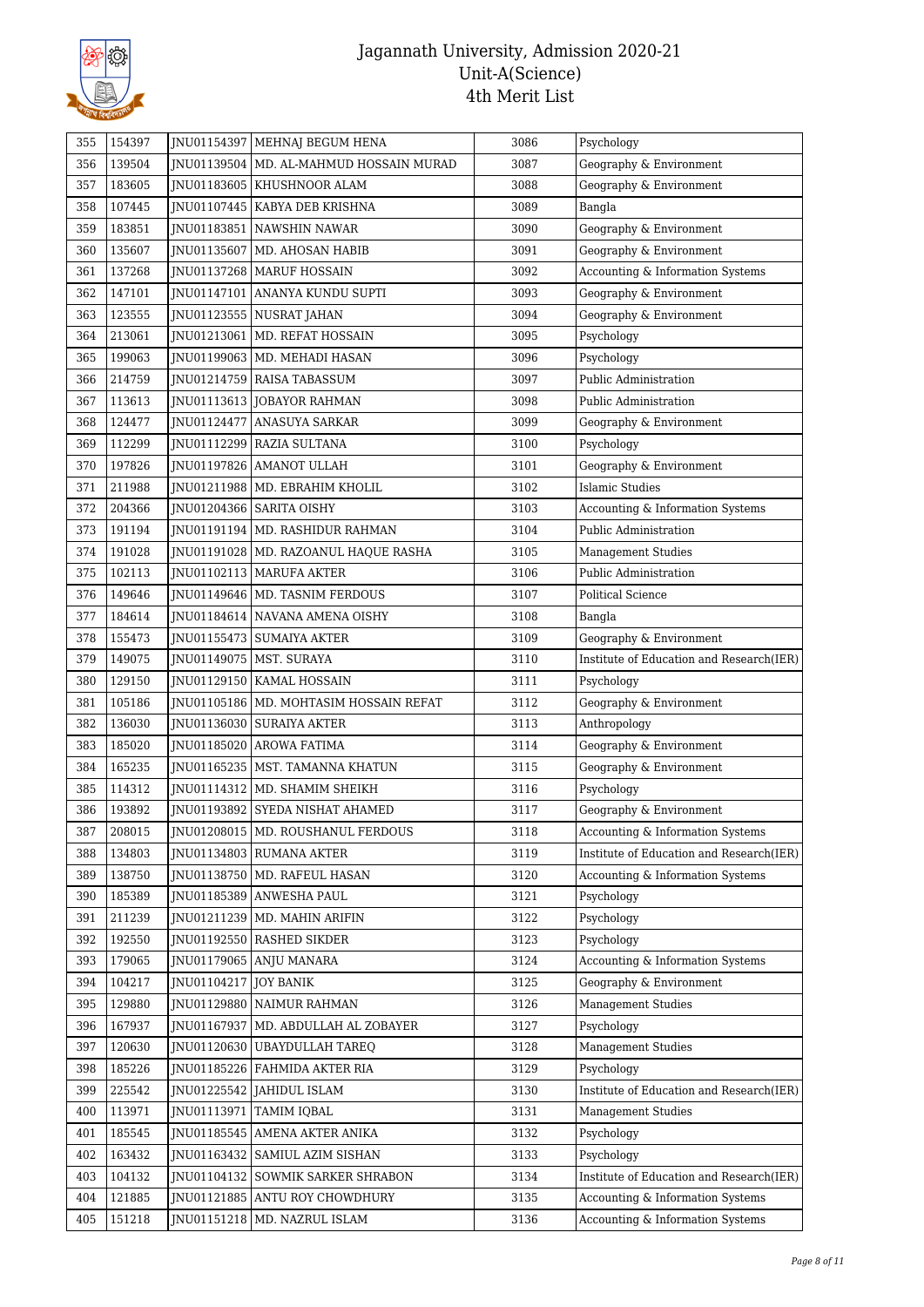

| 406 | 116497 |             | JNU01116497   MD. ZOHURUL ISLAM          | 3137 | Psychology                        |
|-----|--------|-------------|------------------------------------------|------|-----------------------------------|
| 407 | 105083 |             | JNU01105083   MD. TAZIMUL ISLAM          | 3138 | Psychology                        |
| 408 | 143592 |             | JNU01143592   SAGOR SARKAR               | 3139 | Accounting & Information Systems  |
| 409 | 105434 |             | JNU01105434   ABU BAKKAR SIDDIK RIFAT    | 3140 | Psychology                        |
| 410 | 140094 |             | JNU01140094 SIYED MD. SHAHID MARUF       | 3141 | Institute of Modern Language(IML) |
| 411 | 206664 |             | JNU01206664 AKASH CHANDRA BISWAS         | 3142 | Sociology                         |
| 412 | 229715 |             | JNU01229715   MD. MEHEDI HASAN           | 3143 | Psychology                        |
| 413 | 189634 |             | JNU01189634   ZINNIA AKTHER              | 3144 | Psychology                        |
| 414 | 214332 | JNU01214332 | MD. HASIB AHMED                          | 3145 | Psychology                        |
| 415 | 122015 |             | JNU01122015   HABIBUR RAHMAN             | 3146 | Bangla                            |
| 416 | 206214 |             | INU01206214   IFTEKHAIRUL CHOWDHURY      | 3147 | Psychology                        |
| 417 | 225858 | JNU01225858 | MD. MOSFIKUR RAHMAN SHIAM                | 3148 | <b>Management Studies</b>         |
| 418 | 223458 |             | JNU01223458 ARIFUL ISLAM                 | 3149 | Psychology                        |
| 419 | 135123 | JNU01135123 | MST. UMME HABIBA LIZA                    | 3150 | Bangla                            |
| 420 | 164036 |             | INU01164036 SURAIYA AFRIN RICHY          | 3151 | Psychology                        |
| 421 | 168733 |             | JNU01168733   MD. MEHEDI HASAN           | 3152 | Psychology                        |
| 422 | 167235 | JNU01167235 | MD. SAHADAT HOSSAIN                      | 3153 | Accounting & Information Systems  |
| 423 | 182225 |             | JNU01182225   SADIA JAHAN                | 3154 | Psychology                        |
| 424 | 215779 |             | JNU01215779   RAISUL ISLAM               | 3155 | Psychology                        |
| 425 | 119480 | JNU01119480 | <b>PROMA DAS</b>                         | 3156 | Psychology                        |
| 426 | 156101 | JNU01156101 | KAVIA BINTE MIZAN                        | 3157 | Anthropology                      |
| 427 | 208470 | JNU01208470 | <b>RIDIKA ISLAM</b>                      | 3158 | Psychology                        |
| 428 | 153288 | JNU01153288 | MIMTAHIA TASNIM NUPUR                    | 3159 | Bangla                            |
| 429 | 157758 |             | JNU01157758   MAHMUDUL HASSAN MIDUL      | 3160 | Political Science                 |
| 430 | 133873 | JNU01133873 | <b>SUSMITA RANI</b>                      | 3161 | Anthropology                      |
| 431 | 182509 | JNU01182509 | ADIBA IBNAT                              | 3162 | Bangla                            |
| 432 | 167837 | JNU01167837 | MD. MURADUL ISLAM MURAD                  | 3163 | History                           |
| 433 | 216889 | JNU01216889 | MUNTAHA MOHSIN STHITI                    | 3164 | Political Science                 |
| 434 | 219348 | JNU01219348 | ABDULLAH-AL-MAHMUD                       | 3165 | Bangla                            |
| 435 | 188697 | JNU01188697 | <b>ARNOB DAS</b>                         | 3166 | Accounting & Information Systems  |
| 436 | 151006 |             | JNU01151006   MOSTAFA SHAKIL             | 3167 | Political Science                 |
| 437 | 192114 |             | JNU01192114   MD. JABED MAHMUD SHAKIB    | 3168 | Political Science                 |
| 438 | 182649 |             | JNU01182649   MEHEBUBA AKTER SAYMA       | 3169 | <b>Management Studies</b>         |
| 439 | 100136 |             | JNU01100136   METHILA FARZANA            | 3170 | Anthropology                      |
| 440 | 208523 |             | JNU01208523   SANZANA TANZIM JOHTEE      | 3171 | Accounting & Information Systems  |
| 441 | 124168 |             | INU01124168 SADIA PARVIN                 | 3172 | History                           |
| 442 | 185258 |             | JNU01185258   FARIHA MAHBUB              | 3173 | <b>Management Studies</b>         |
| 443 | 182846 |             | JNU01182846   FATEMA HOSSAIN             | 3174 | History                           |
| 444 | 203792 |             | JNU01203792 PRITHA PARIAL                | 3175 | <b>Management Studies</b>         |
| 445 | 136198 | INU01136198 | <b>CHINMOY ROY</b>                       | 3176 | Anthropology                      |
| 446 | 164928 |             | <b>INU01164928 TASKIA KHATUN</b>         | 3177 | Political Science                 |
| 447 | 100284 |             | JNU01100284   MST. MAHMUDA SULTANA PRIYA | 3178 | Political Science                 |
| 448 | 189342 |             | JNU01189342   A K M MEHEDI HASSAN ALIF   | 3179 | <b>Management Studies</b>         |
| 449 | 100749 | JNU01100749 | KAZI TASNIM NAHAR                        | 3180 | Political Science                 |
| 450 | 203819 |             | JNU01203819   ISHRAT JAHAN               | 3181 | History                           |
| 451 | 193280 | JNU01193280 | SUMAIYA BINTE HASAN                      | 3182 | History                           |
| 452 | 102552 |             | JNU01102552 RAKIB HASAN RISAD            | 3183 | Philosophy                        |
| 453 | 100258 |             | JNU01100258   METHEYA FARJANA            | 3184 | Accounting & Information Systems  |
| 454 | 102591 | JNU01102591 | BISHAL CHAKLADER SWADIN                  | 3185 | Political Science                 |
| 455 | 146354 | JNU01146354 | MD. ALAMIN MONDOL                        | 3186 | <b>Management Studies</b>         |
| 456 | 224930 |             | JNU01224930 FARDIN HAQUE                 | 3187 | Management Studies                |
|     |        |             |                                          |      |                                   |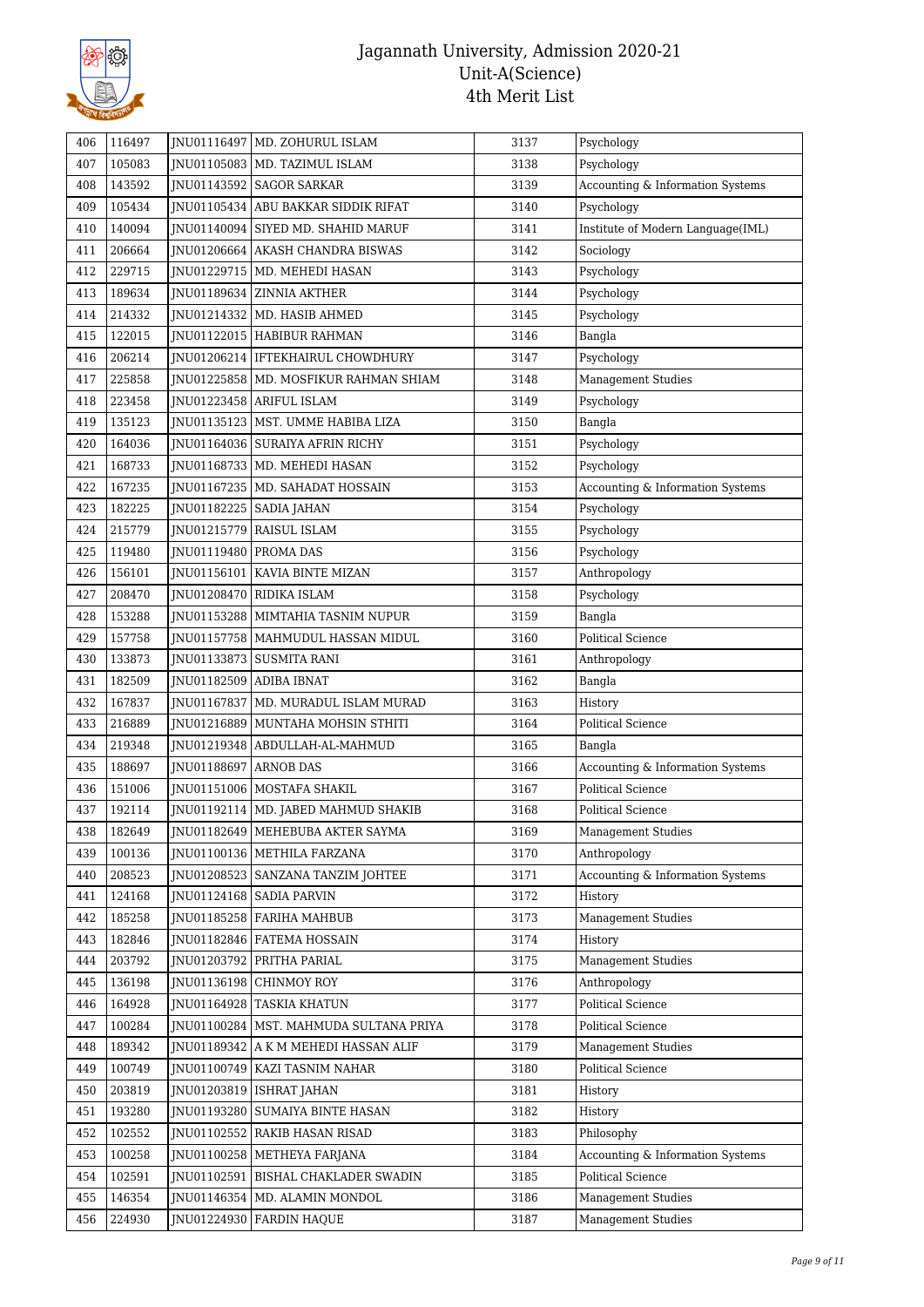

| 457 | 210379 |                          | JNU01210379 MD KHALID HOSSAN              | 3188 | Political Science                 |
|-----|--------|--------------------------|-------------------------------------------|------|-----------------------------------|
| 458 | 189532 |                          | JNU01189532 SEYAMUR RAHMAN SHISHIR        | 3189 | Political Science                 |
| 459 | 228488 |                          | JNU01228488   JYOTIRMOY AVRO              | 3190 | Anthropology                      |
| 460 | 198035 |                          | JNU01198035   RIFAT HASSAN                | 3191 | Management Studies                |
| 461 | 196006 |                          | JNU01196006   MD. NASIM IMTIAZ NISHAD     | 3192 | <b>Political Science</b>          |
| 462 | 183393 |                          | JNU01183393 HAFIZA AKTER JERIN            | 3193 | History                           |
| 463 | 154250 |                          | JNU01154250   MOSAMMAT MONIRA AKTER       | 3194 | History                           |
| 464 | 228848 |                          | INU01228848 HIMADRI SHEKHOR MONDAL        | 3195 | Philosophy                        |
| 465 | 183367 | JNU01183367              | FATAMA TOJ JOHORA                         | 3196 | <b>Management Studies</b>         |
| 466 | 188369 |                          | JNU01188369   MST .FATEMA-TUJ-ZOHORA MEEM | 3197 | Institute of Modern Language(IML) |
| 467 | 139520 | JNU01139520              | MD. AKHIRUJJAMAN                          | 3198 | <b>Political Science</b>          |
| 468 | 133603 |                          | JNU01133603 NOSHIN TABASSUM               | 3199 | Sociology                         |
| 469 | 198810 |                          | JNU01198810 AMINUL ISLAM MARUF            | 3200 | <b>Islamic Studies</b>            |
| 470 | 125400 | JNU01125400              | SHEIKH FOYSAL AHMOD                       | 3201 | History                           |
| 471 | 113098 | JNU01113098              | KAZI SAYEM AHMED                          | 3202 | History                           |
| 472 | 139843 |                          | JNU01139843   MD. MAMUN MIA               | 3203 | Anthropology                      |
| 473 | 147948 | JNU01147948              | MD. EKRAMUL ISLAM EMON                    | 3204 | History                           |
| 474 | 146067 | JNU01146067              | KANIS SHAMSIYA                            | 3205 | Institute of Modern Language(IML) |
| 475 | 102914 |                          | JNU01102914   MUSTAQUE AHMED TOHA         | 3206 | <b>Islamic Studies</b>            |
| 476 | 154758 |                          | JNU01154758   TASMIM JAHAN RIMVY          | 3207 | Islamic History and Culture       |
| 477 | 136599 | JNU01136599              | TUHIN ROY SETU                            | 3208 | Social Work                       |
| 478 | 113488 | JNU01113488              | SHAHARIAR RAHMAN                          | 3209 | Anthropology                      |
| 479 | 162230 | JNU01162230              | <b>MYMUNA AKTER</b>                       | 3210 | Institute of Modern Language(IML) |
| 480 | 125109 | JNU01125109              | <b>SK. MERAZUL ISLAM</b>                  | 3211 | Sociology                         |
| 481 | 113996 | JNU01113996              | SHAFIN RAHMAN                             | 3212 | Islamic History and Culture       |
| 482 | 187846 |                          | JNU01187846   BUSHRA ZAKIR JEMI           | 3213 | Islamic History and Culture       |
| 483 | 174089 |                          | JNU01174089 TAHID NUR RAHMAN              | 3214 | Institute of Modern Language(IML) |
| 484 | 150756 | JNU01150756              | NUR SHAHADATE SAMIN                       | 3215 | Anthropology                      |
| 485 | 103977 | JNU01103977              | HAFIZUR RABBI                             | 3216 | Islamic Studies                   |
| 486 | 132313 | JNU01132313 TALHA        |                                           | 3217 | <b>Islamic Studies</b>            |
| 487 | 191116 | JNU01191116              | K.M HASIBUL HASAN                         | 3218 | Sociology                         |
| 488 | 191099 |                          | JNU01191099   MD. IKRAMUL HASAN           | 3219 | Institute of Modern Language(IML) |
| 489 | 218351 |                          | JNU01218351 AREFA KHANOM KRITY            | 3220 | Social Work                       |
| 490 | 124548 | JNU01124548              | PIYA DAS                                  | 3221 | Sociology                         |
| 491 | 221329 | JNU01221329 ABDULLAH     |                                           | 3222 | <b>Islamic Studies</b>            |
| 492 | 104193 |                          | JNU01104193   MD. SHADMAN ISLAM BADHON    | 3223 | Islamic History and Culture       |
| 493 | 181440 | INU01181440              | MD. MANZUR- E- ELAHI                      | 3224 | Philosophy                        |
| 494 | 109354 |                          | JNU01109354 HORIDAS CHANDRA ROY           | 3225 | Sociology                         |
| 495 | 191867 |                          | JNU01191867   SAIFUL ISLAM                | 3226 | Philosophy                        |
| 496 | 142957 | JNU01142957              | TAHMID HASAN                              | 3227 | Philosophy                        |
| 497 | 103573 |                          | JNU01103573   MAHBUBUL ALAM JIHAN         | 3228 | Social Work                       |
| 498 | 101012 |                          | JNU01101012 MUKTA SAHA                    | 3229 | Institute of Modern Language(IML) |
| 499 | 202839 | JNU01202839              | MAHBOB HASAN SAZIB                        | 3230 | Institute of Modern Language(IML) |
| 500 | 184908 | JNU01184908              | NAYEEM-UN NISA                            | 3231 | Islamic History and Culture       |
| 501 | 173405 |                          | JNU01173405   MD. SHISHU FAYSAL           | 3232 | <b>Islamic Studies</b>            |
| 502 | 134765 |                          | JNU01134765   FARIHA TASNIM               | 3233 | Philosophy                        |
| 503 | 137277 | JNU01137277              | MD. ABDULLAH AL RAKIB                     | 3234 | Social Work                       |
| 504 | 195136 | JNU01195136   LILY AKTER |                                           | 3235 | <b>Islamic Studies</b>            |
| 505 | 114475 | JNU01114475              | MD. ISMAIL HOSSAIN                        | 3236 | Sociology                         |
| 506 | 134083 |                          | JNU01134083   MST. RIVANA AFROJ JOTI      | 3237 | Islamic History and Culture       |
| 507 | 123280 | JNU01123280              | MOSTAQUE AHMAD SIDDIQI                    | 3238 | Sociology                         |
|     |        |                          |                                           |      |                                   |